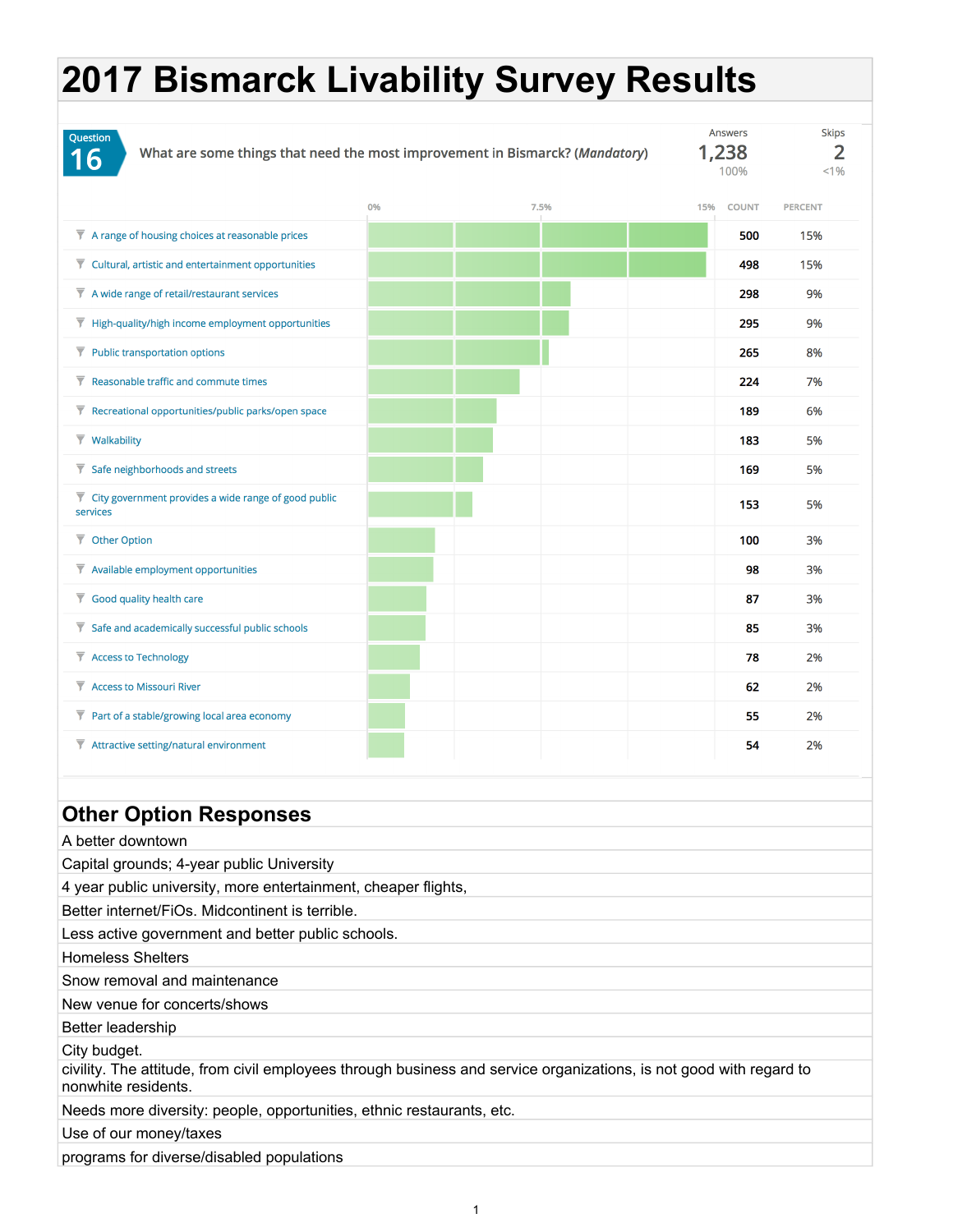| More quality educational facilities for the growing number of children                                                                                                                  |
|-----------------------------------------------------------------------------------------------------------------------------------------------------------------------------------------|
| More entertainment options for the 40-50 year olds. More concerts                                                                                                                       |
| Keep up with safety as we grow.                                                                                                                                                         |
| Don't know                                                                                                                                                                              |
| Tolerance (or even support) for diverse social groups.                                                                                                                                  |
| Variety of child friendly, budget friendly activities                                                                                                                                   |
| we dont need 5 south                                                                                                                                                                    |
| <b>Streets</b>                                                                                                                                                                          |
| Too many uptight conservatives.                                                                                                                                                         |
| Parking in downtown. streets are for driving to and from work                                                                                                                           |
| More facilities for youth hockey                                                                                                                                                        |
| Greater variability in zoning code to allow for a wider variety of street and commercial conditions                                                                                     |
| Activities                                                                                                                                                                              |
| More things or places for parents to take children.                                                                                                                                     |
| None of the above stand out as a need                                                                                                                                                   |
| Infrastructure needs improvement/better maintenance                                                                                                                                     |
| Less government. Get rid of TIF. Lower property taxes.                                                                                                                                  |
| A new event center                                                                                                                                                                      |
| News reporting influenced by companies and focused on profits not people or environment.                                                                                                |
| Working women work attire stores                                                                                                                                                        |
| I am satisfied with our great city.                                                                                                                                                     |
| Snow removal on residential streets                                                                                                                                                     |
| I can only see 1                                                                                                                                                                        |
| You don't have listed this: spend less taxpayer money on parks and the downtown businesses. Put money into our<br>schools and let teachers do what they are passionate about: teaching. |
| Josh Askvig needs to get off the city commission.                                                                                                                                       |
| Fiscal responsibility                                                                                                                                                                   |
| Trader Joes, Tuesday Morning                                                                                                                                                            |
| Street.                                                                                                                                                                                 |
| <b>Better Community Center</b>                                                                                                                                                          |
| Need more CABS!                                                                                                                                                                         |
| Indoor recreational facilities specifically Soccer                                                                                                                                      |
| Better control of traffic and snow removal                                                                                                                                              |
| Affordable Child care                                                                                                                                                                   |
| Downtown improvements and parking                                                                                                                                                       |
| Department stores, Law Enforcement                                                                                                                                                      |
| less criticism of those trying to improve the city. More cooperation with mayor's office. Fewer frivilous actios against the<br>mayor at tax payers' expense.                           |
| Good access to effective mental health facilities and help with behavioral health.                                                                                                      |
| Keep the motocross track at the missouri valley complex.                                                                                                                                |
| Traffic still moves at a snails pace on many streets. It's time to improve that                                                                                                         |
| A city willing to invest in proper cleanup of roads and parks                                                                                                                           |
| More bike lanes or dedicated bike paths.                                                                                                                                                |
| More snowplow for Pete's sake.                                                                                                                                                          |
| ldk                                                                                                                                                                                     |
| Motocross complex                                                                                                                                                                       |
| City streets                                                                                                                                                                            |
| Can BIsmarck do a better job with snow removal and improving the safety of icy parking lots?                                                                                            |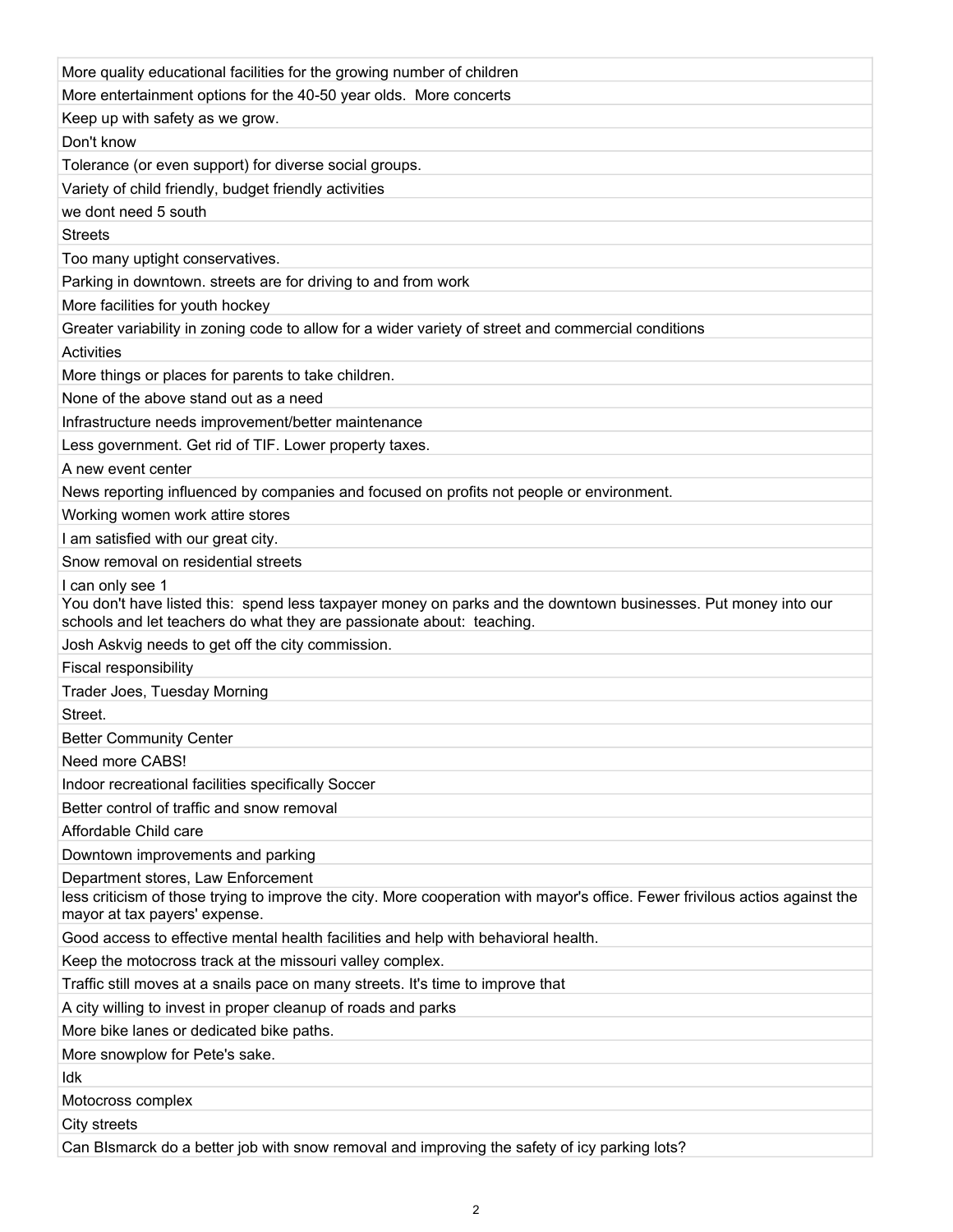| cost of living is high                                                                                                                                                                                                                                                   |
|--------------------------------------------------------------------------------------------------------------------------------------------------------------------------------------------------------------------------------------------------------------------------|
| Snow removal is slow.                                                                                                                                                                                                                                                    |
| Community kitchen lacking                                                                                                                                                                                                                                                |
| Downtown Parking                                                                                                                                                                                                                                                         |
| Parking down town                                                                                                                                                                                                                                                        |
| The City needs to be better managed in both its operations and its financial management. It's ridiculous this isn't an<br>option above. I'm not a wild, eliminate government person, but every single option above is an expansion. Your survey<br>is inherently biased. |
| reasonable airfare                                                                                                                                                                                                                                                       |
| Better dust control getting to the baseball complex.                                                                                                                                                                                                                     |
| Community areas for meetings                                                                                                                                                                                                                                             |
| <b>Convention Center Improvement</b>                                                                                                                                                                                                                                     |
| Public participation with city government                                                                                                                                                                                                                                |
| Cheaper airfare                                                                                                                                                                                                                                                          |
| Get rid of specials                                                                                                                                                                                                                                                      |
| Public Relations, Branding of Bismarck                                                                                                                                                                                                                                   |
| cheaper airfare, more pedestrian friendly.                                                                                                                                                                                                                               |
| closer interaction & amp; cooperation with Mandan & amp; sw communities.                                                                                                                                                                                                 |
| Would be nice to have more entertainment such as concerts and events                                                                                                                                                                                                     |
| A more welcoming community.                                                                                                                                                                                                                                              |
| Kirkwood Mall                                                                                                                                                                                                                                                            |
| Continued development of downtown district                                                                                                                                                                                                                               |
| More diversity of thought                                                                                                                                                                                                                                                |
| 4 year public school                                                                                                                                                                                                                                                     |
| Cost of living                                                                                                                                                                                                                                                           |
| Need to stop checkerboard development patterns                                                                                                                                                                                                                           |
| County, Public Schools and City governments need to work together, not against, one another.                                                                                                                                                                             |
| Selection of family activities                                                                                                                                                                                                                                           |
| Drainage systems improved, heavy rains and melting; zoning, potholes in the streets                                                                                                                                                                                      |
| Uber                                                                                                                                                                                                                                                                     |
| Better communication of happenings & city business                                                                                                                                                                                                                       |
| sale taxes to support recreational projects.                                                                                                                                                                                                                             |
| someone to actually MANAGE snow removal. Curbs in my part of town look like they are originalhorrible shape.                                                                                                                                                             |
| Change main avenue back to multiple lanes of traffic.                                                                                                                                                                                                                    |
| Let free market principles drive development                                                                                                                                                                                                                             |
| Distribute taxation fairly across homeowners and businesses.                                                                                                                                                                                                             |
| The urban sprawl needs to stop.                                                                                                                                                                                                                                          |
| Shopping, Restaurants                                                                                                                                                                                                                                                    |
| Better city planning                                                                                                                                                                                                                                                     |
| 1. better maintained streets 2. more responsive city government to the real needs of the people<br>Please put Main Avenue downtown back to 4 lanes! It is nearly impossible to pick elderly disabled people from the<br>Patterson! Someone is going to get hurt there!   |
| Too many ordinances, too much government control                                                                                                                                                                                                                         |
|                                                                                                                                                                                                                                                                          |
|                                                                                                                                                                                                                                                                          |

# **Comments**

# they all need work

While there is a wide range of restaurant service and retail it would be nice to attract and support a step-up level department store like you would find in larger cities.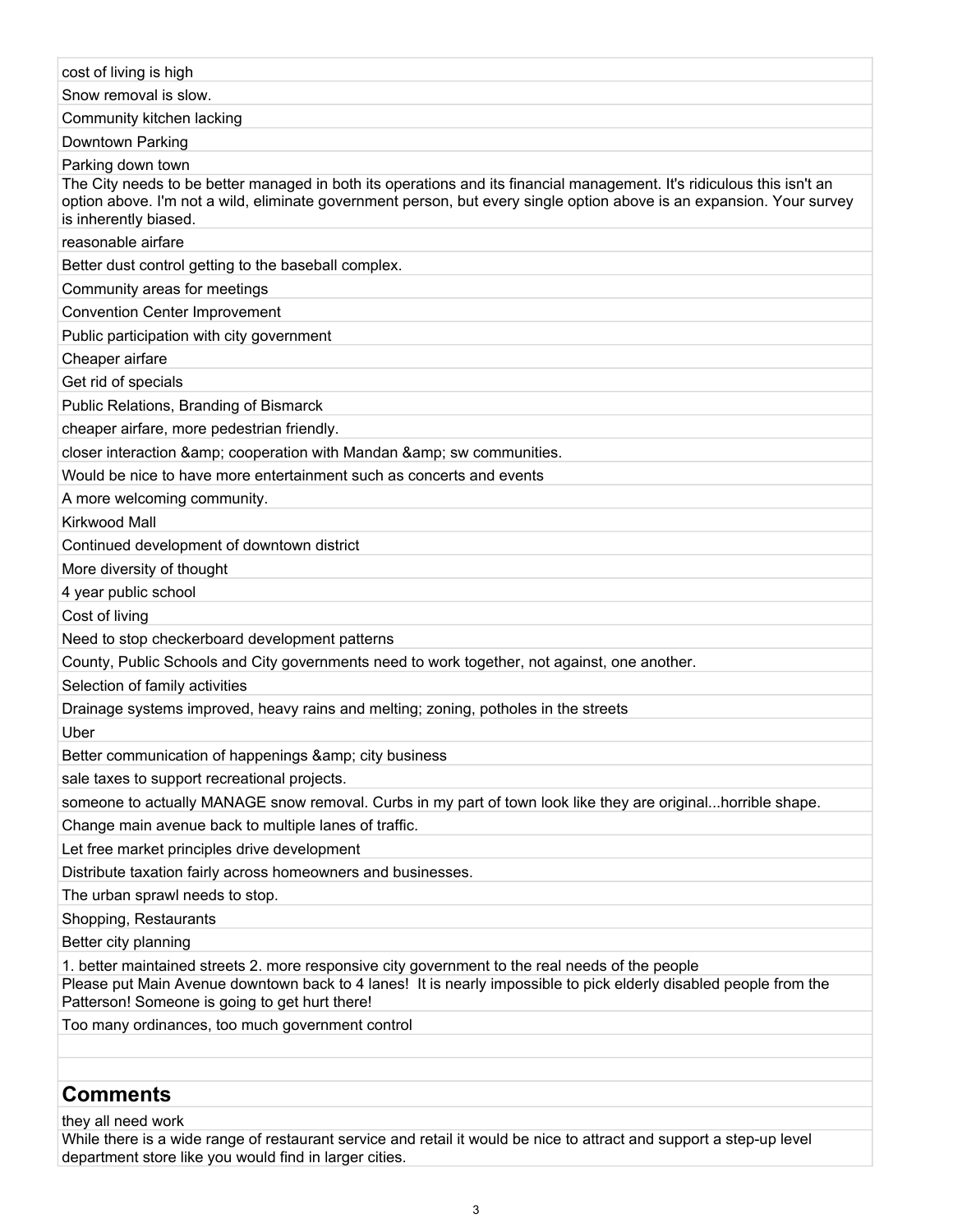Necessary items for long-term community growth.

House prices have increased over the past 5 years or so. I'm not sure if job wages have kept up with house prices. Oil prices drove house prices and demand up. I'm not sure if community can sustain this. Also public transportation almost nonexistent.

Bismarck lacks a lot of entertainment options. The music scene majorly lacks variety and venues. This is the one thing that actually makes me sad to live in Bismarck. We have decent retail options but I am not a huge fan of all the large franchise businesses moving in to town and sprawling out up north.

Need more high quality employment, it is hard for a couple with BA/MA education to get a decent job. Snow removal has been horrible this year. And housing prices are ridiculously high

We need to support downtown. Work on additional housing in the downtown area for 18-35 market to live in.

I think one area Bismarck lacks is its downtown, its come along ways from what it used to be but still has a long ways to go. I would love to see more downtown housing.

Aesthetics + versatility. We need to consult someone who has turn a downtown like ours into one that flourishes. As a young person, I drive around Bismarck wishing the design of certain things was voted upon by the outsiders we wish to attract.

Bismarck is getting better but I would love to see more entertainment and food/drink downtown, as well as increased density instead of building on the fringe. Also important is incentives and assistance for attracting development in the technology sector. The cities that get this right will be the cities that are successful in the future

Public transport is non existent pretty much in Bismarck. The cat lets a lot to be desired

Traffic is getting rediculous. Fargo is ten times faster to get around.

Infrastructure for roads is needed

These are some of the things a string downtown core will provide.

The public transportation network needs major improvements to efficiently connect between nodes of activity (downtown, corporate campuses, retail centers, schools, etc.) and to pockets of housing in neighborhoods. These are outside of the control of the City of Bismarck, however these are a few areas that could use improvement: Implementing a fully-designed network of well-lit, pedestrian accessible connections throughout the entire capital grounds with uniformly-designed interpretive signage, seating, lighting, audio, historic information would be a great improvement to an existing community asset. It would be a a memorable experience for visitors and a highly utilized landmark for the community. Bismarck State College becoming a 4-year college would have a significant economic impact to the community.

A 4 year public university would help our community most. Our families raise a lot of children that eventually move to Fargo or Grand Forks to go to UND and NDSU. If we had a comparable university they would attend college in Bismarck, and the type of jobs that they would be working during college (restaurant/retail) need more workers. After completing a 4 year degree, they would hopefully stay in Bismarck helping our community have a higher professional workforce. Event Center is pulling in better/more entertainment than in the past years. I'm really thankful for that. Entertainment could still be improved whether its through Bismarck Event Center or more private businesses investing in it. Cheaper flights isn't as important but I meet a lot of people from out of state and they are shocked how expensive it is to fly anywhere, and the huge cost that it takes to travel back home negatively affects their opinion of bismarck

Not enough homes \$125-225K. Home builders don't care about entry level people; they only want to build \$400+. I think the greatest need is creating more communal spaces whether that be public transit, walking downtown, or entertainment. They don't necessarily need to be major encounters, but ones that happen frequently. Washington is a nightmare, tiny cultural environment and not welcoming to new people for involvement, the downtown

area is a hassle to get in and out of, parking is "creepy" and doesn't feel safe. Bismarck lacks in embracing diversity.

Bismarck is growing traffic needs work.

These are items that every citizen of Bismarck uses. I believe the resources for the city government are being used to attract a certain demographic to Bismarck. This is at the expense of the other demographic groups who called Bismarck home. We need diversity in age race income and our leaders are not addressing this

As a Pastor of students I hear there are. It a lot of things to do. As a father I wish there was more beach front accessible. Coming from Seattle we miss the different cultural restaurants.

Homes seem to be more expensive than other places

Hospitals are both messed up by CHI and Sanford

A public works department has absolutely no idea how to plow snow. Completely inept

Need affordable housing.

We need more restaurants in NE Bismarck!

Although Bismarck's diversity is improving slightly, it should appeal to all groups of people, regardless of race, religion, etc. Bismarck's residents would likely be much more accepting, open-minded and well-rounded if this were to happen. If you don't drink alcohol, there isn't much for night time entertainment. We need competition for Internet broadband providers to bring cost down and bring speed up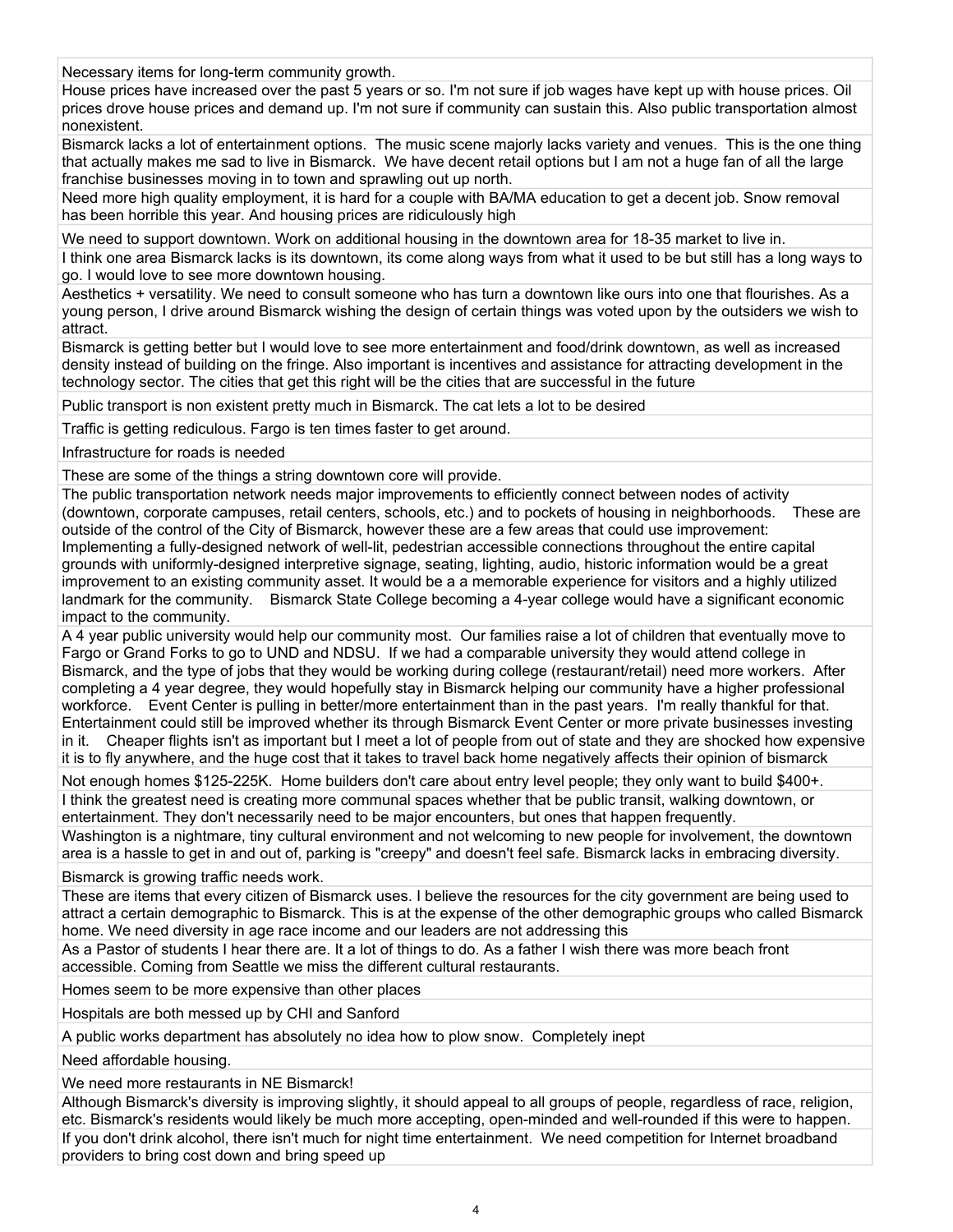The honesty and professionalism is at an all time low. It is as if though it is 'a good old boy's club' running the city both political and business leaders. It is a shame that you have to be part of the club in order to succeed. The few get rich while the rest get the shaft.

Reasonable traffic times only applies to east/west traffic, north/south traffic can get horrendous because of navigating around the Capitol grounds.

I am not from the area. I graduated from a HS that consistently ranks in the top 50 for public high schools in the US. I feel like I am a lot smarter than people around here. But I never have been to a school here so can't comment on it too much. Some of the traffic lights are very poorly timed. Commute times could be improved if those issues are fixed. In terms of walkability, I think in downtown Bismarck things are pretty good. However, there needs to a massive overhaul for WINTER walkability. There needs to be an extensive system of underground tunnels or sky bridges or something. When windchills are consistently below zero and for a period of 6+ months there are frigid temperatures, more needs to be done to allow people to move around during the cold winter months. Plus of course underground and insulated walkways means no ice or snow for people to slip and fall.

I believe that wages are much too low for a person without a degree to be able to flourish in bismarck, it keeps people in the paycheck to paycheck cycle. I've personally looked into higher education, but can't seem to understand why I, as a single mom, would put myself further in debt. Safety in our community has become unreal. I have never felt so unsafe in bismarck. Housing continuously goes up due to people making absurd amounts of money. It only makes it that much harder to get ahead

I wish it were easier to walk to places and that housing had a wider range of options available for reasonable prices. I wish there was more to get involved in.

1.) Housing prices in Bismarck are outrageous. We built our home in 2007 and although our property value has increased purchase or upgrading to a bigger home or different location is impossible. 2.) The majority of the high quality/high paying with good health care plans are state or federal positions that are not stable. There are limited jobs outside of these positions. As an educator, I also feel there are few opportunities for recent graduates. Most jobs are low paying or don't offer the benefits needed to support a graduate out of college. Student loan waivers/forgiveness are offered at Sanford for nursing students that complete time after school. However, no other business (that I can recall) work with recent graduates to provide a financially stable base.

Better advertisement of all activities - I always find out the day of or after the event.

NEED MORE THINGS FOR KIDDOS (giggle bee's, arcade, laser tag, something)

I see alot more homeless people sleeping under trees nowadays.

Recreational opportunities/public parks/open space Access to Missouri River A range wide range of retail/restaurant services of housing choices at reasonable prices City government provides a wide range of good public services Working up in the new areas at the north end of town, the traffic lights are lagging much behind the new traffic related to office buildings. I am jealous of some of the ethnic cuisine available to other cities - let's keep building on our recent successes! Older neighborhoods are walkable, but retail areas like State Street - especially northern State Street - is terrifying.

A second venue should have been built to attract more concerts and shows. The event center has basically become a convention center and is not an attractive draw to entertainers. A second venue would allow multiple events at the same time.

I believe Bismarck has great potential for public transportation options. What we have now we do not utilize them very well. Bus systems should not take longer to ride than to walk.

Traffic has started to become a problem with all the new residents. I would also like to see less frivolous spending on things like the Civic center and more focus on dealing with the shrinking budget.

Sanford has too much of a monopoly on healthcare. Roads are starting to get too congested. Especially Centennial and Expressway. Too much left turning traffic by trucks top and lights too close together and poorly timed

Our city government caters to special interests

Traffic is fairly reasonable but as Bismarck continues to grow North the North-South bound traffic will get worse and Washington is the only major street that's directly N-S and it's not 5 lines all the way up. I see this becoming a serious traffic issue in the future. During growth a lot of high-end housing was built for oil workers working out of Bismarck, but that really doesn't help the people that came in to fill the low-income jobs that were also created as part of the boom.

it is expensive to live here and there isn't much to do here. same old restaurants and same old stores

A mayor/city commissioners that care about the entire city & not just downtown!

So far the biggest thing I see that could use improvement is during our biggest snow storms. I really think the city should prioritize making just a single pass effort on all streets as soon as possible. It took five days for my road on 10th to receive a first pass on the second big snow storm!

Lack of city vision and accountability to the citizens wishes curtails growth in both business and residential sectors. A singular focus on downtown businesses discourages businesses opportunities elsewhere around the city which prevents job growth. Curtailing residential development because of "Urban Sprawl" limits housing options, thus inflating housing costs.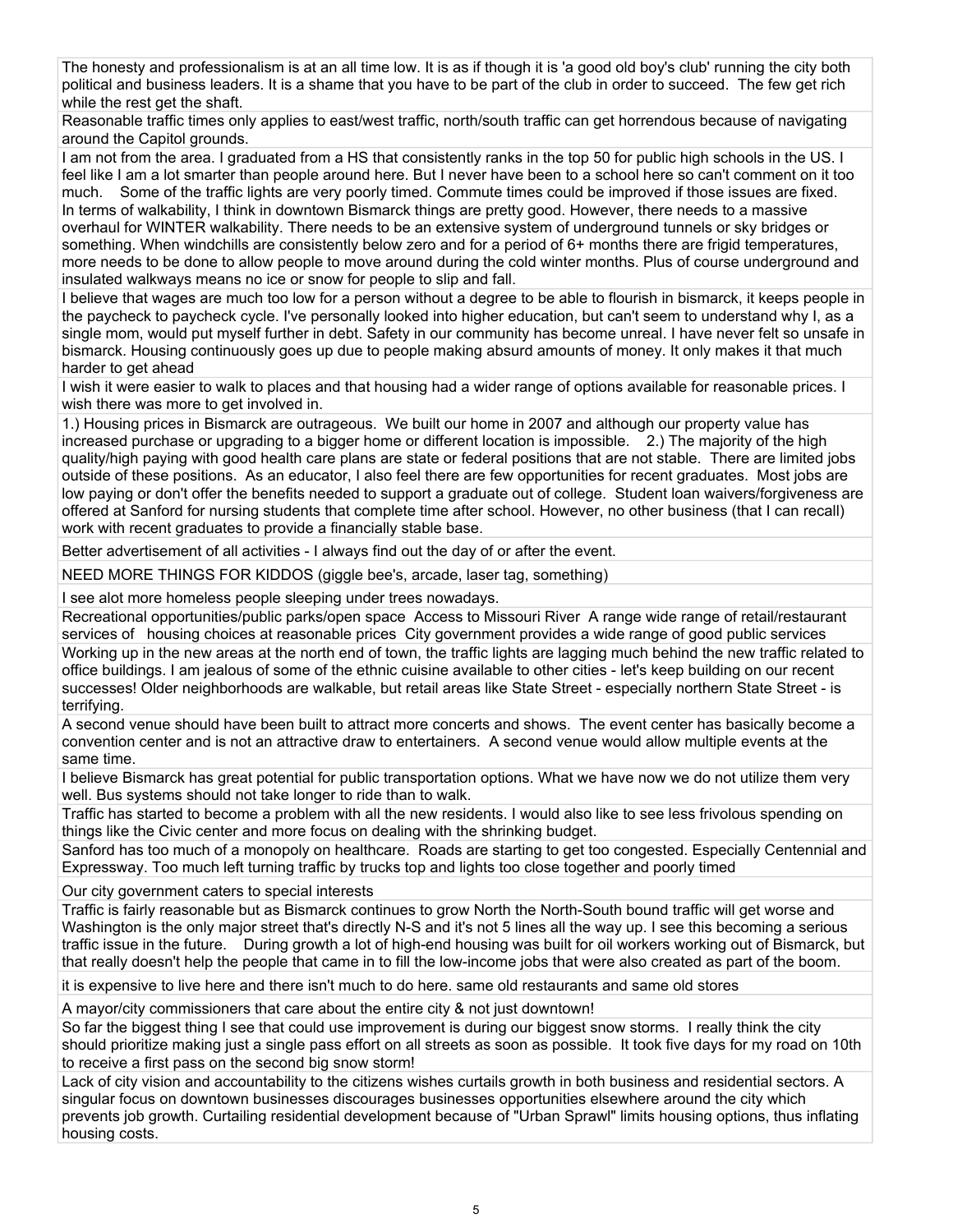Bismarck needs Uber or Lyft. Our public transportation is lacking, and our available options for taxi services are very limited. A wait for a cab can be hours around bad close which could make people want to drive home even after drinking.

We need more to do in Bismarck so we don't have to travel to other areas for entertainment.

Housing prices are out of control.

Most of the walking trails are along busy streets, and I've walked the ones that are away from streets enough times to be bored with them. The economy is tanking, making me feel insecure (my husband works for a state college.) There is very little food variety. There are not many local bands that are not mediocore at best. The farmer's markets are pathetic. I don't like bars and I don't smoke or drink, but what else is there to do? Also, I have had poor health care here. I live with chronic illness, spent \$8,000 at the hospitals, and was told they don't know what's wrong with me so they sent me to a psychologist. I ended up going to New Hampshire to see a naturopath and rhumatologist who were both able to find root causes in the first visit and actually helped me.

Need to do a better job with the monies received by current tax revenue to take care of the needs of Bismarck. Our roads need repair, schools need upgrades, need additional stop lights to help with flow of traffic. Money does not need to be given away as tax breaks for projects that either are not needed or the people investing in them do not need the tax break for the growth of the area.

Our city is becoming more and more populated. I think the time has come to rethink our freeway system. To be able to provide a more metropolitan freeway and interchange system is a must have. Also our city needs to consider a music/concert venue to be able to provide the options to have more artist come to our city at a convenient, and more feasible location.

Need better management in public works dept. And a better mayer to use our mony in better places Housing / rent costs are high Competitive restaurants are beginning to cause a rise in variety and quality of available food, but still has improvement to reach the quality of Fargo dining Bismarck needs to push for more events and community-centered activities, and continue to support arts and entertainment as a priority

When people vote something down listen to them. Mainstreet is a joke right know and the civic center project was a huge waste of money.

Housing is too high for a young couple to afford. Need to stop the renaissance zone tax breaks, use those taxes for projects. Stop the city from doing things that have been voted down, such as the quiet rail and the Event Center. Homes in the \$200000 range are limited. This is what most people buying their first home are looking for. Sprawl is terrible. Bus system is not good. There's plenty of open space but what to do here if you don't hunt or fish? Culture is lacking and walkability is terrible.

There are too few options for indoor recreational/cultural activities. Unfortunately, we live in a climate that forces us to stay inside frequently, and the few facilities we do have are so overbooked that children in sports are practicing late into the night, and there is little to no time for public access.

I tried to choose all the ones I wanted, guess I only getb3!

Commute times are terrible for this sized area. I've spent 10-20 minutes traveling 2 miles (from downtown to near Wachter Wave pool) almost every evening for the past couple of weeks.

Houses aND Apts are still too high

the transit is raising their rates so high it is impossible for Senior citizens to ride and that is what it was started for and rent if way overpriced in this town

I know the BPD is overwhelmed, but the realization that as Bismarck grows, so does the population of nepharious people as well. What was property crime when I grew up here has now turned into violent crime, drug crime and shootings. Bismarck was a place where we didn't lock our doors at night - now I lock my doors when I am home even during the day. Homelessness needs to be addressed. Violent crime. Mental health services. Diversity and a welcoming atmosphere (that frankly needs to start with the State Legislator accepting same-sex marriage is legal and amending the state laws to reflect the law of the land). A community within a state is not welcoming if the state itself is not.

Need more job that pay better and not dead end ones.

Homes are way over priced and taxes are too high

We need more diverse health care options. Also public transportation is not reliabile enough to use for a work commute. There are bottlenecks on city roads where lights are not timed correctly for the flow of traffic, particularly on the bridge over I-94 on Bismarck Expressway during rush hour. This winter has shown that preparedness for heavy snowfall is lacking and the roads have remained treacherous for over a month. Roads are not treated or plowed prior to heavy morning rush hour traffic after a snowfall.

Entertainment opportunity for families with young children. VB city govmt needs to abide and listen to the voice of their voters. No means no, not find another way. There are many jobs available if you work in the service industry for peanuts. What about middle class jobs?

I wish there were more opportunities in the Information Systems field in which I work.

The uptick in crime needs to be dealt with, Cory streets need improvement (widening, new concrete, etc)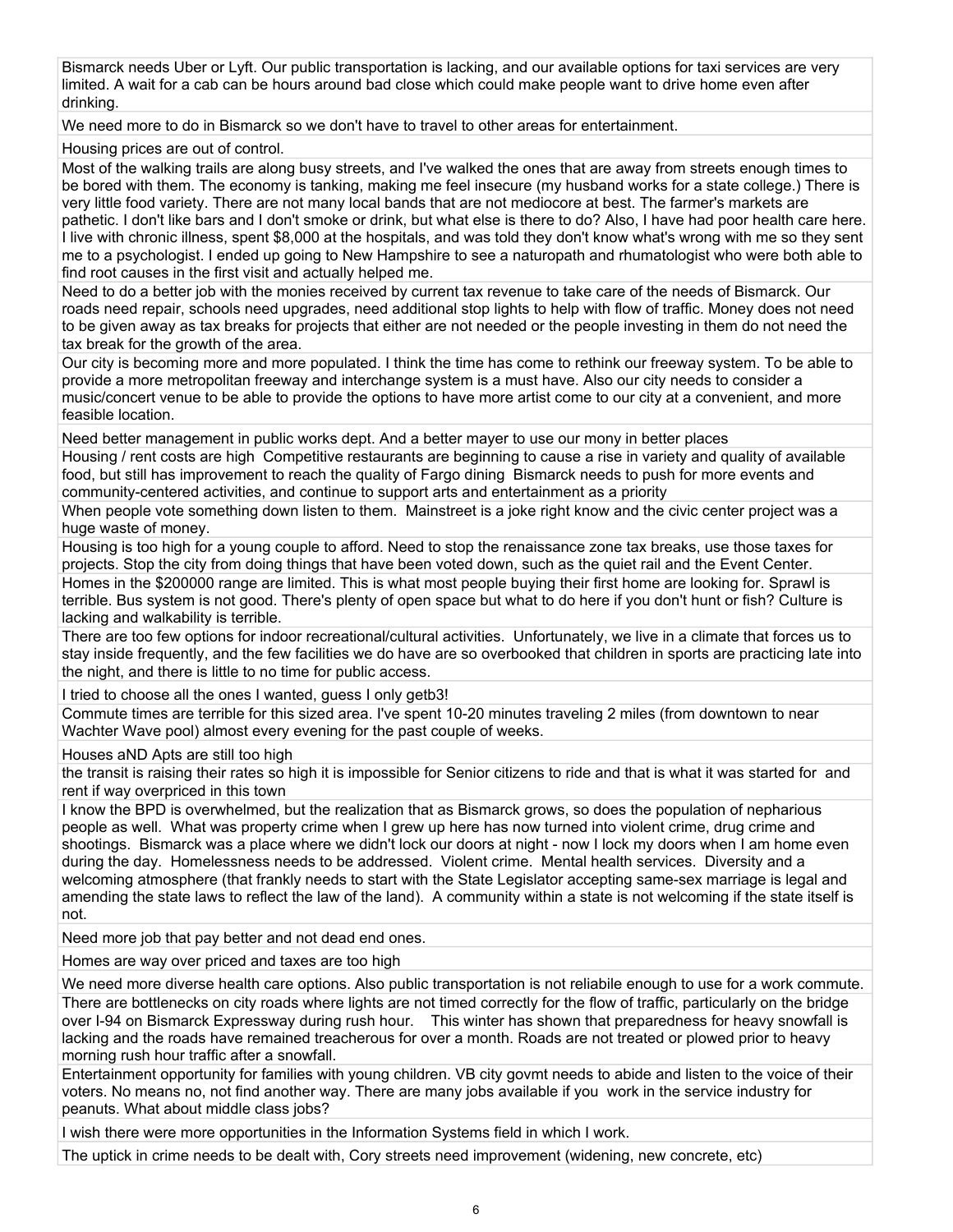Less concerned about "attractiveness" of environmental setting than safety and cleanliness. Need improved health care for those without it. Need to link our schools in to the rest of the planet.

While I relax very strongly that the city provides a good range of public services, services for non English speakers and, Natives, the homeless, and teens are lacking

Crime seems to be increasing in the area. Housing prices are rediculous, even after the oil boom has slowed down. Bismarck is getting better in terms of restaurants/retail, but we need more, similar to Fargo.

Access to all- safety is a big one- always hear sirens

Support cultural events within the city.. provide space for groups to host ethnically friendly events - allow public to utilize the civic center spaces at a more reasonable rate for said events - wasted space if it can't be rented at a reasonable amount or time frame - big ticket shows don't always pay the bills let alone justify building such an eye sore Besides heritage center what else is supported to conserve our history or exude pride in our state and its residents?? Not the tourism bureau. That's just a sales pitch. Support growing arts for kids , a community showcase arena, events to encourage new productions. Support search for qualified physicsians and programs that work for betterment of overall healthcare aids and clinics Schools- where do we begin?! staffing training parking safe zones programs to get parents involved hands on material on and on

None. We have it all.

Housing prices still reflect a booming economy which is not currently the case. We need better paying jobs for less levels of skills. Much work to be done on Transit system.

Housing seems quite high. It is very difficult for a single young professional to get into a house that is livable. When they come out of college their school loans are very high. They find a job but can't afford housing and end up having to live with parents to save up for something. It's a no win situation for them. Rent is high and will eat away any form of savings , they can't afford a mortgage due to school loans , they don't have income from a partner , they are single, there is nothing affordable for them. An uber thing would be nice for the city. High quality jobs that can afford the housing.

More indoor free events and athletics during the winter - mostly for adults because we have awesome activities for the youth even though many have fees. Arts have improved over the past 15-20 years but still need to have more that are influential & with a wider variety. Medical... we need a total revamp on all levels.

Need a Burlington store, Granite City restaurant, a Cajun restaurant, etc. Storybook Land, like Aberdeen, SD has. More diverse attractions. Gay Pride parade.

We are on our way as a community in these areas, but by 10 years from now should have better reasons for individuals 18-28 to stay in our community vs historically leaving to communities like Fargo, Minneapolis or Denver and maybe returning later.

seems like everything cardon says is b.s. city going to get stuck with it

It seems our cost of living is quite elevated.

It stinks to have to go to Fargo or MN or Denver for big name entertainment.

crime is on the rise. limited points to access the river, the streets are in need of repair

Many of these items are in the process of improving, especially cultural opportunities. Local food culture is in its infancy, but the Bismarck food coop is an important step and more farmers may arrive. The Heritage Center is a major achievement, and our family looks forward to the new Gateway to Science center. Non-chain restaurants and unique local retail are starting to be established, especially in the downtown area. Public transportation needs substantial improvement. I would use, but have not found an occasion when it has been convenient enough to do so. Walkability is decent, with a good and growing sidewalk network, but the downtown, where walking is most natural, lacks sufficient housing options.

For the size of our community the commute times and travel are unacceptable. Also, there is little planning for multiuse developments or connectivity of neighborhoods by paths, trails or sidewalks. Bismarck is a drive only community. Cost of housing is not in line with the wages paid.

Housing is expensive. High-income jobs are tough to come by unless you're a physician or an attorney for the most part. Far too many of the open job opportunity are low-wage service industry jobs. And traffic is horrible, at least compared to what it used to be. There was never any foresight about the potential growth of Bismarck. And when opportunities have come around to improve things, they were thrown away. (Washington-Cathedral District is a prime example.)

There are not many great options for the winter months for recreation or entertainment.

The housing market is improving but housing costs are still high.

Not sure why I got assessed for the new Washington Street project when people living north of there use it a lot more than I would ever dream of. 43rd Ave. North also needs major improvement. Should've been a four-lane road 10 years ago.

The biggest downfall to my family is the high cost of purchasing a decent home in a good price range.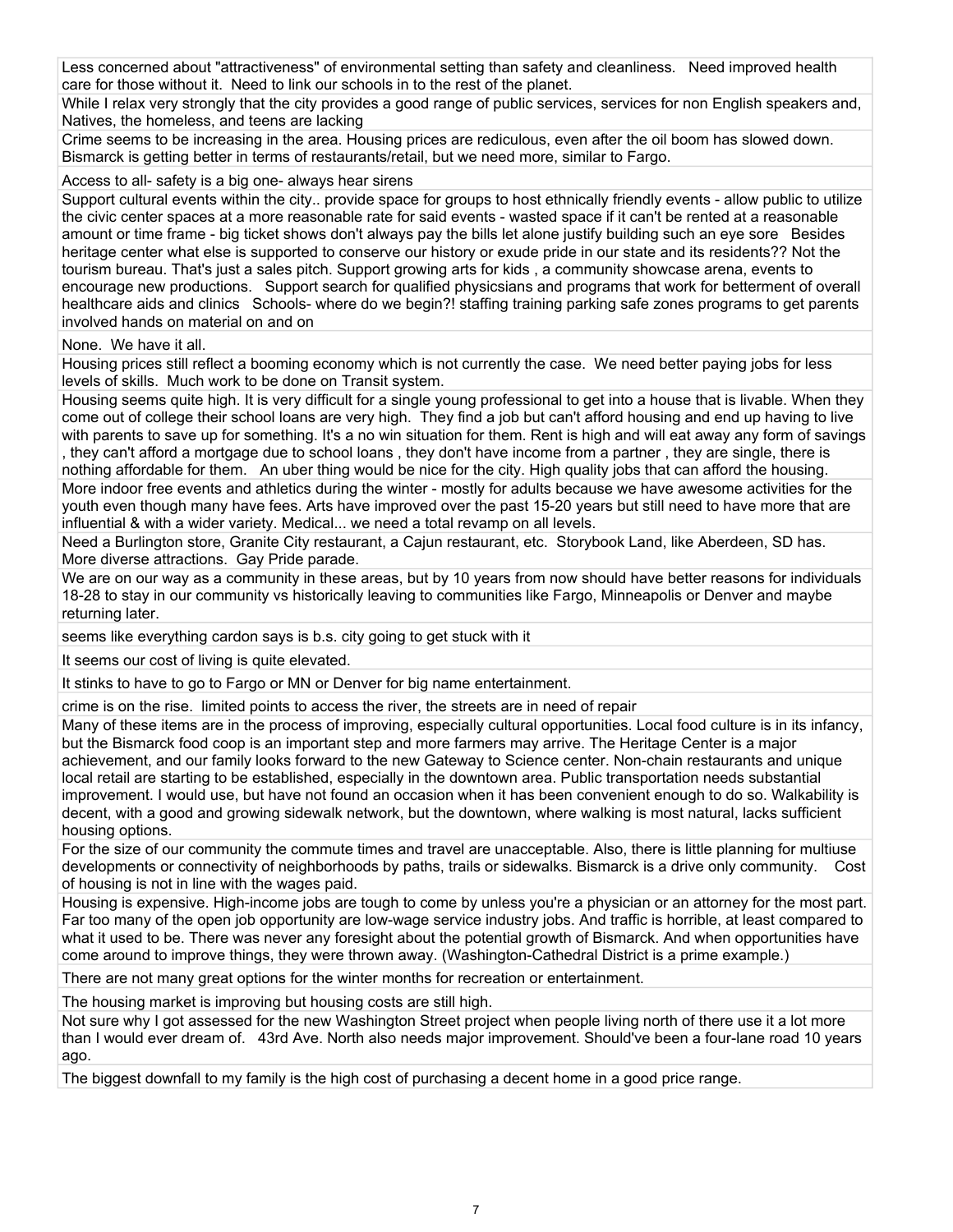I used to feel very safe in this town but have been the victim of a crazy person on drugs destroying my front porch (Atlas Drive) about 6 years ago. I no longer walk at night alone. I am fearful in parking lots and other places where I could be accosted. Our gun situation is nuts, especially in this right wing, red state community. To truly get good arts opportunities one needs to go to Minneapolis, or Chicago, or NYC. Our arts community is very selfish and not cooperative with each other. We have a limited number of retail and restaurant services. Fargo is far above in this category.

Housing is very expensive, the city infrastructure is poor during commute hours(especially when driving east to west), the city doesn't have a plan for snow removal for a town its size.

I feel south Washington could be widened to accommodate the apartment complexes recently constructed. Also the traffic control could be improved I think the city government should focus less on downtown projects/improvements and focus more on city wide issues

More walking paths within the city.

Housing prices were crazy... It's coming down, but that means folks are losing their jobs and moving and having to lose money on houses. With the pending merger, there will no longer be choices for healthcare. The lack of recycling program is sad as recycling has been elsewhere for 30+ years. The city doesn't care/promote recycling or have pick up often enough and the few drop off spots are usually full.

Need better options for getting North to South and vice versa.

Washington is the only north south road that goes thru town. We need a by pass. Technology nerds to be improved. A bigger event center needs to be built on the north side of town. I avoid going downtown as parking is bad.

Better services for the poor

These are "attraction" qualities that we need in order to keep young people here.

Compared to many other cities our size, we don't have quality cultural and entertainment

Housing has become ridiculously expensive!!

Hey how about restaurants downtown that actually cater to families and not just the 21+ crowd?

Bismarck used to be safe and travel was easier and not so excessive. We have grown larger than our streets and police can handle!

Having just recently gone through a prolonged job search, there are a lot of places who told me I was overqualified. The places I'd really like to have worked at weren't hiring, or hiring with reasonable pay. Rent in Bismarck is still absurd compared to places like Fargo, and quality entertainment is lacking, we need to make the Event Center a place that isn't nationally known for being a terrible place to stop (I've done a lot of work with production companies).

Bismarck isn't as safe as it used to be

Housing costs, especially rent, remain exorbitant; trail system is poorly maintained and desperately needs expansion to connect new neighborhoods so you don't have to walk/run/ride/drive between segments; music/entertainment options are awful; better gyms are needed (ever heard of a rock wall?).

Stop building on to that decrepit money hole you call a Civic Center until you tear down some buildings and create parking. Streets are for commerce, allowing people to travel to and from work to do it in a timely fashion, don't block, hinder or narrow up lanes as an experiment to support someone philosophy. streets are used for businesses to provide goods and services, that's difficult to do in a timely manner when you slow traffic down and narrow up streets. Traffic lights are to control traffic movement not to control speed !

Employment, schools, housing choice, and cultural amenities are generally the top criteria of location decisions for people who don't live in the area. None of these is satisfactory yet, when compared to similar places like Bismarck with better transit connections to other parts of the United States.

I have so much hope for this city... being 33 I would love to see Bismarck become a city that attracts a considerable amount of youth and young perfessionals

Schools have a good start, but really need to look at doing things different to meet individual student needs. More family friendly activities. Look at the Woodlands TX for ideas. Better use of outdoor spaces, i.e. concerts, shows, etc.

We lose out to Fargo, grand forks and sioux falls

I think we need more things for kids and young adults who don't drink or aren't old enough to do not just bowling and movies

Not much entertainment besides going to bars. Downtown traffic too congested.

Unless work for state, medical or own a business, job choices are lower paid service jobs. Housing is high. Culture and entertainment are, well, lame attempts.

High cost of living.

Refer to above answer

Public services help us to get around, and housing at reasonable prices I mention because I have my name in for a couple of retirement homes. I know how expensive some homes are as well.

I'm a New Yorker without a car here now and I'm concerned about the repeal of Obamacare ...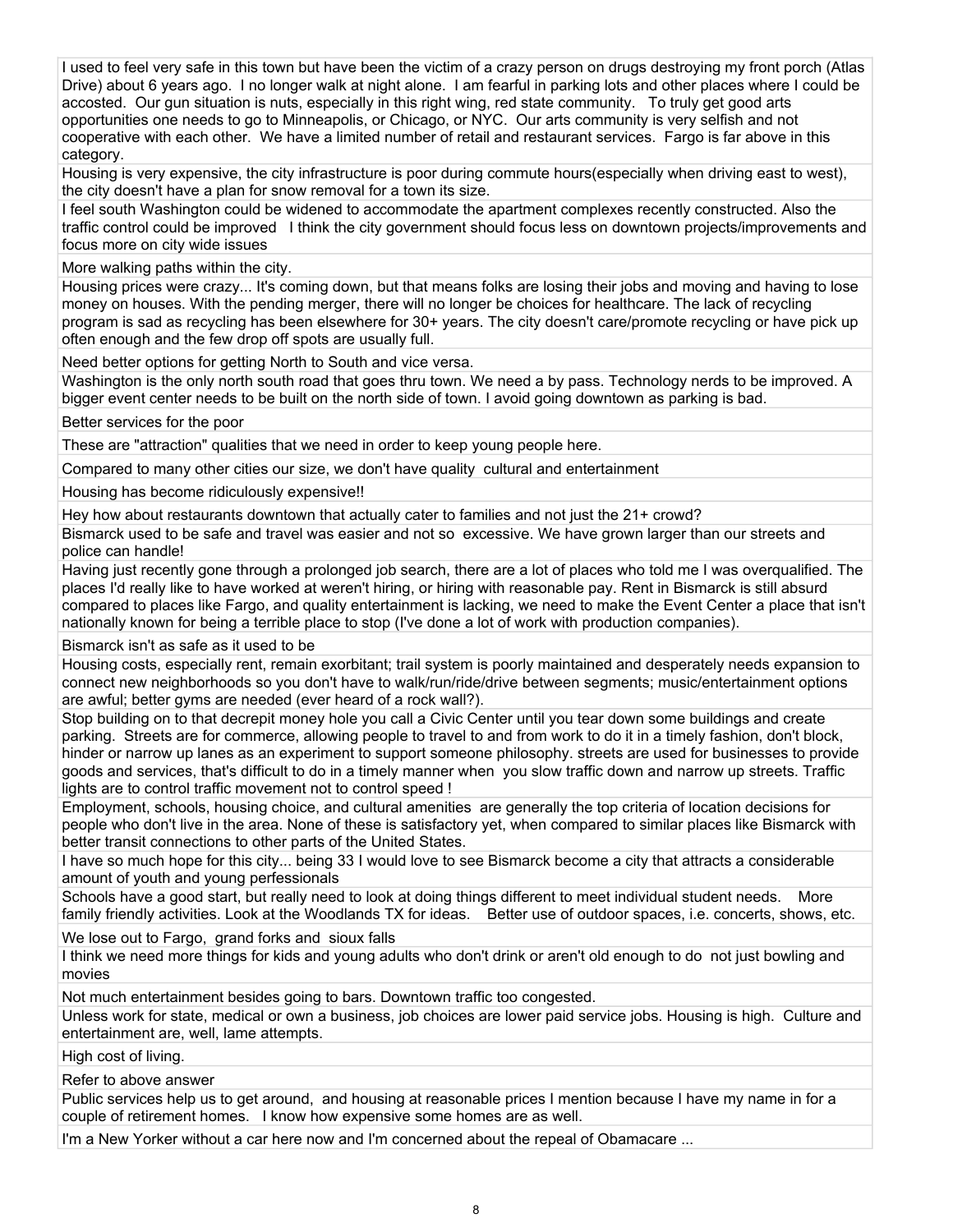Traffic is continuously becoming a larger problem in Bismarck. Employment opportunities are on the decline since the drop in oil prices. Bismarck has always had a tough time with cultural, artistic or entertainment opportunities but it is improving a bit.

I believe with the oil boom that house and land values have become high. I also think the prices are coming down but it makes it difficult to purchase a home of the same size/quality as we had in MN. I wish we had a children's museum and more broadway type shows come through.

Shopping/restaurants are lacking compared to similar sized cities in other states. Not enough grocery options

Traffic is what I mentioned previously. I just hate how the roads are set up here.

See above

A growing economy that is strong and diversified will strengthen the housing and education opportunities.

The cost of living, from rent, house prices to food in the grocery store is expensive. There are a lot of opportunities for people wanting to work \$12 to \$15 an hour, but that doesn't get a person very far.

We have great options here but I still find myself itching to get to Fargo or Minneapolis for shopping or entertainment. Love Fargo's downtown. Bismarck is certainly developing and heading in the right direction!

Middle class housing limited

Since Bismarck is the capital city there should be a decent department store at the mall. I really like what Fargo did to theirs downtown; Bismarck needs to use them as a model to follow.

The schools are okay. I would like to see more opportunities kids and sports.

For how large of a town we have the restaurant choices are dismal, there isn't much to due during the winter housing prices are outrageous for the lower middle class

cost of living too high, wages too low

Wish that I wasn't forced to pick three items above as I don't think any of the above need improvement. So ignore the 3 I checked above just so I could move on in this survey.

It's growing so I'm hopeful that eventually we'll be able to found a good home for a reasonable price, but I do have a very big problem paying \$300,000 or more for a 2 bedroom house that doesn't have a finished basement. And hopefully with community growth comes growth in retail and other services. More indoor entertainment would be nice, you can only go to the mall so many times before it gets old.

I love to hike and bike - lots of paths for that. The library has great ebooks and audio books as well as Internet and regular books. The schools seemed to serve my kids well enough. No complaints there. - the environmental concerns need to be addressed and the paper/legislature too narrow minded. I was surprised and embarrassed at the overreaction by the police to the protests at the bank, mall and Gov home. I was embarrassed by lack of real news investigation and coverage on both sides.

There is nowhere for working women over the age of 30 to buy quality clothes.

Need more indoor ice and large recreational facility for the community. All current locations are in residential areas with limited to poor parking. Difficult to attract large hockey tournaments, skating competitions. 3-4 teams are sharing ice at the same time. You should see the arenas in Dickinson, Fargo and Grand Forks. Makes us look like a joke. Our kids deserve better.

Housing prices are still high brought on by the flood and the oil boom. Until we get the protestors to go home and the low life that came with the oil boom, I pray we can be safe again. It took me 45 minutes to go from Wachter Middle School to Legacy High School, unacceptable

The things we cherish - safety and healthcare are changing. They used to be excellent but are declining due to population increase and a poor health care system and Obamacare and terrible reimbursement and insurance.

Indoor skating/hockey rinks are needed

Need more indoor hockey rinks

The apartment complex we live in is known for criminal activities. Drug dealers, prostitution, crime and violence. The homeless population, especially around the library, are ridiculous. I'm all for helping the needy, but after being threatened and followed home by an individual, prompting a 911 call, just because I wouldn't give up a quarter that I was demanded to, makes me think Bismarck coddles certain individuals who can't and won't find jobs or housing. I know that snow removal is difficult with the volume of snow we've received this year...but waiting 3-4 days for residential streets to be plowed is too long. I would be willing to pay slightly more in taxes to help alleviate this situation. Housing is very unaffordable for our family right now. 3 bedroom rent prices are well over \$1000 and with daycare, student loans, utilities, and other misc bills, we're barely making it.

The increasing entertainment and dining options over past eight years have made Bismarck much more livable. Keep pushing!

Bismarck currently has THREE sheets of in door ice!! THREE!!! Grand forks has EIGHT and ELEVEN if you add the east grand forks rinks. Retail is getting better slowly, I understand the process it takes to get those business to pick this as a location.

Traffic in this town is absolutely horrible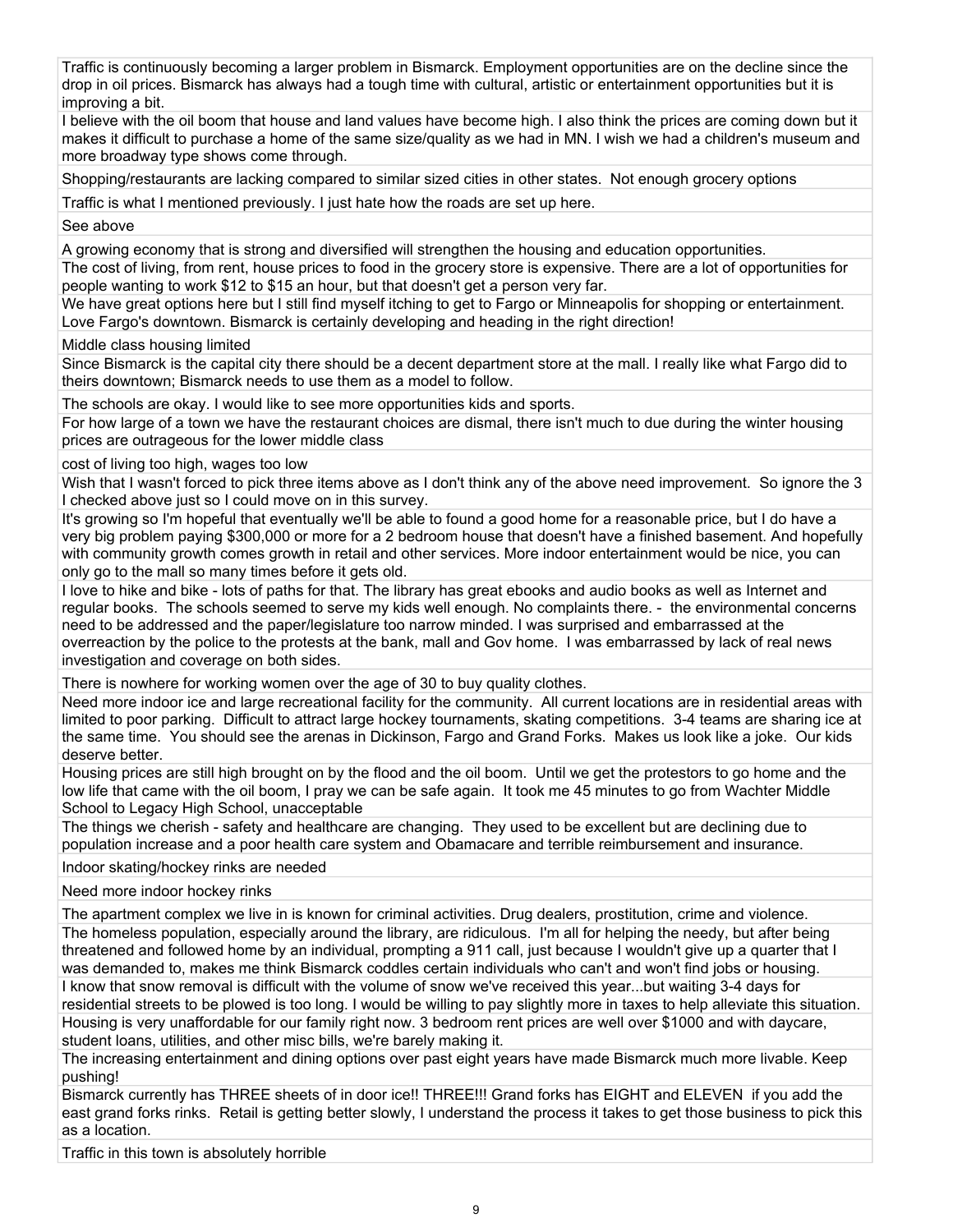Washington street is main access road and gets backed up making travel times a lot longer. Our students at public schools need more options for rides when their parent(s) do not have a car. I have witnessed many students not beabke to take part in after school activities or sports because their parent(s) don't have a vehicle. The student does not qualify for the same transportation services a homeless student would qualify.

I think our city officials need to make sure they are keeping the big picture in mind when planning for our city's future growth. We need to ensure roads, schools, sewer, parks, public services are all planned well as our city continues to grow. We need to look at continuing to expand our cultural and entertainment options, with the caveat being that our residents continue to support such endeavors. I feel that the city and the BMDA does a nice job of looking for more retail options. I want to make sure that continues, as long as our city continues to grow.

Better restaurants and shopping centers are needed. The Dakota Wizards was a fun atmosphere and entertainment but no longer available.

I feel like there is a fair amount of opportunity for activities for children and families , and it's definite getting better but the information for what's available isn't always easy to come by

Need parks in north part of town. City leaders need to get more aggressive in addressing the crime/addiction problem in Bismarck. I think because it is the state Capitol they portray it as the dirty little secret they can sweep under the rug. Also, traffic is getting horrible. Police need more resources to do a better job enforcing traffic laws. It is a well known fact Bismarck drivers are terrible.

Good, but appear to not be improving

Police dept and landfill are poorly ran.

We need to do a better job with affordable housing options. One of my closest friends is a single mom who did everything right. Had a bachelors degree, got a great teaching job and is pursuing her masters, and she can't afford a house, but has to rent an apartment at 1,200 a month. That doesn't make sense to me. I wish we had more entertainment opportunities, I think our downtown improvements are starting to contribute to this. Finally, I want there to be more stores and eating options.

Getting a variety of entertainment is always a challenge. In recent years, it has improved significantly. Hopefully that continues and the community continues to support it. Overall Bismarck is very walkable. There are still areas where pedestrians are forced to cross streets illegally in high traffic areas. For example, there is no safe way to cross the street between Siminson's north and K-Mart. I see people walking in traffic all the time even in the snow.

This place is growing like crazy, but the city and streets aren't growing wth the population, it's almost as if the city didn't plan to grow at this rate and never planned ahead for this type of growth

We need more variety in stores, entertainment options, and outdoor and indoor options for kids. While visiting Denver I was stunned to see the number of outdoor parks and especially (free) splash parks for kids. We definitely need a couple of those.

We need more restaurants up north and less shopping. Also roads need to be expanded to make traffic from north south to be efficient. Be more proactive about it.

Get someone else in here besides Midco.

Too much tax payer money being spent on unnecessary feel good artsy programs and lining the pockets of downtown property owners!

The job opportunities are numerous, but I could move away and make much more.

Commute times have been affect by growth. Needs to be reviewed

Housing appears to be very expensive, here. I don't think there is enough cultural opportunities especially for the young adults.

North end of Bismarck needs to continue to develop, we moved in 2011 and paid dearly to build our home which I love but it is average and the cost was way too.much.

Housing is inflated. And new construction is not worth the price. Poor suburban sprawl

The local government is about promoting financial gain to those who don't need help. Crime has risen substantially everywhere. Jobs are open but they are not good jobs or not good places to work.

We have a lot of open positions here but they are all minimum wage jobs. The cost of living is too high to survive with a minimum wage job. There is nothing to do here other than go out to eat, go to a movie or go to the bar. We have too many parks and paths that are only seasonable. We do not have nearly enough local areas to go camping in the summer either.

More options for recreational activities for families.

Prioritizing downtown and Civic Center over the needs of the city

The housing options for big families is too expensive. I feel that is a big deterrent to staying in this city. All funds are used for housing with not much remaining for food, music lessons, family entertainment, etc.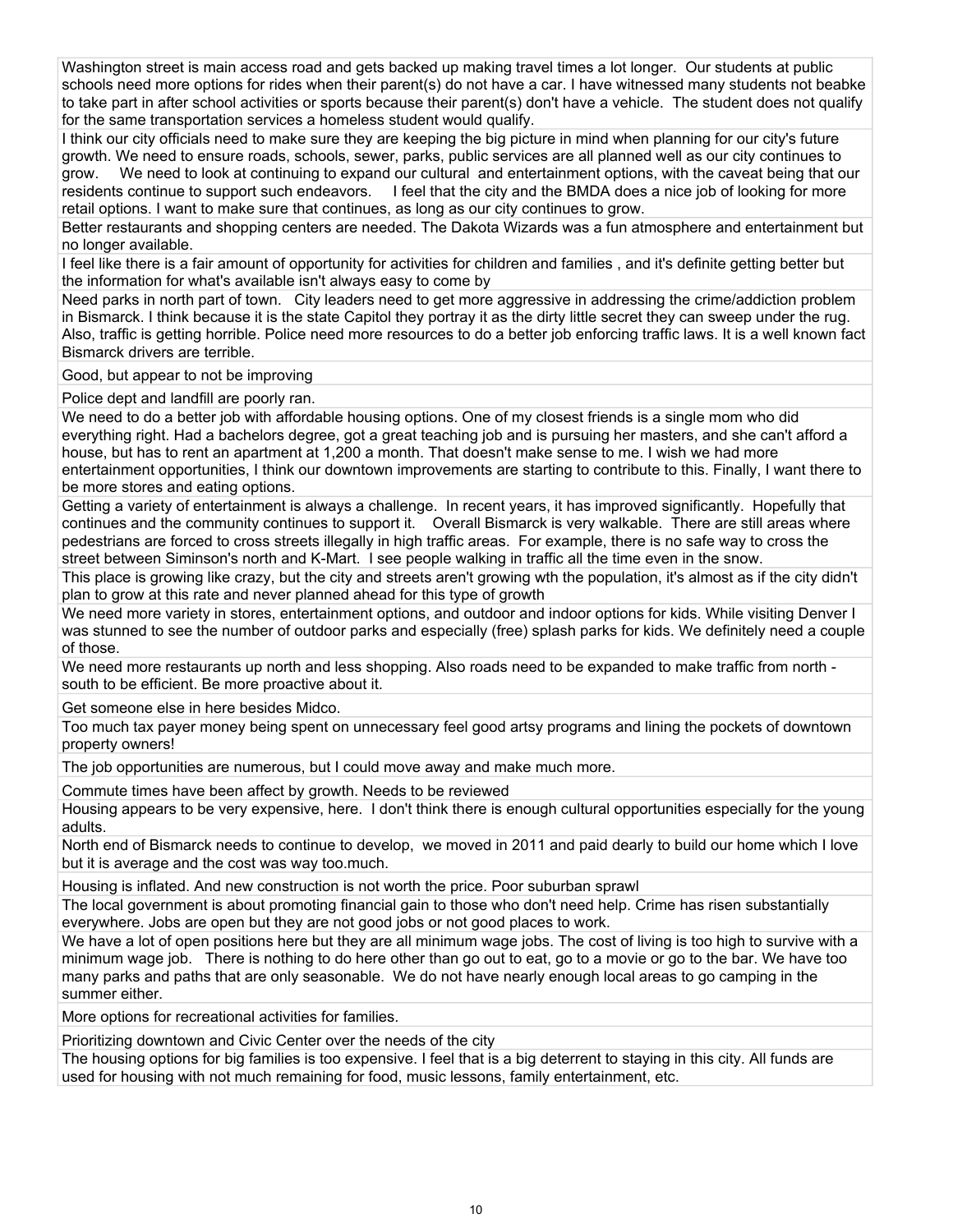I wish there were more pedestrian zones downtown and public spaces or walkable areas - a liveable downtown full of more housing and more life. I look at how much better Fargo's downtown has become in the past decade and I am envious. I wish there were more recreational opportunities and public parks in the city. The universal park is Mandan is incredible. I wish we had something like it in Bismarck. It would also be great to see more green spaces and less urban sprawl. To focus on building up the core and central neighborhoods of Bismarck to make them more desirable places to live and to do more to discourage urban sprawl. I commend the green spaces ordinance the Bis City Commission passed. I think our City Commission and Mayor Seminary have made many steps in the right direction with downtown, green spaces and curbside recycling. I wish we had vegetarian and more healthy restaurant options. We do not need any more "burger & steak" restaurants. We need more or a range, more diversity. For example, there is not a single vegetarian restaurant, vegan restaurant or Indian restaurant. It's not easy for healthy people to eat in this city and feel good afterward.

#### But more plows!

We need more arts and culture activities and opportunities in Bismarck including public art installations and larger entertainment venues. We also need a largemail community center, sports arena or other space available to the public. People should not have to go to mayo clinic because of the shortage of oncologist. Domestic violence is an issue in this community. Too many of our young people do not stay in Bismarck because of Low pay and available high-paying jobs.

Seriously the traffic sucks

Neighborhoods are either upscale or old. Monopoly healthcare.

Bismarck has employment opportunities, but not enough affordable housing. Relying on trailer parks does not help a community grow or help its reputation. Public transportation system is an afterthought.

The fact that the average house costs are pushing closer to \$250,000 and continue to rise without salaries being able to match lowers the incentive to stay. I make as much as the average family of four, and have a reasonable debt load, but cannot afford to own a house in a safe neighborhood.

We could use more parks east on highway 20. Seems like there aren't many parks for all age groups on this side of town

Housing is still quite expensive. In the Fargo metro area, I would make roughly \$5+ more an hour and my mortgage for a comparable house to the one I currently own would be the same or less.

Wages are low for professional jobs. Need to recruit our young people to stay in Bismarck

If you are disabled walkability is not an option. It would be nice if public transportation had more stop and longer hours. I do not see much affordable housing choices. They are all pretty high I think. Same as rental options.

Could always use more places to ride dirtbike, and less rezoning of land that puts residential zones next to the dirt bike track which will lead to people complaining and then eventually getting the motocross track shutdown. The motocross track needs to stay open.

There needs to be more affordable housing available so that those who want to move to Bismarck can do so without breaking the bank or having to be on a waiting list for a long time. While the public transportation options are good, you can always improve them so that more people can use them.

For a city which has cold temps 5-6 months of the year, the lack of indoor recreation is unacceptable. There is no soccer specific facility and virtually no indoor space available for soccer despite soccer being in this area for nearly 40 years. There are parts of town that don't have sidewalks and that makes it difficult for people without cars to get around. The

commute time through town at times is unreasonable. It shouldn't take 30 minutes to drive 5 miles.

My housing is secure but I feel for those who make minimum wage and can barely pay rent, buy food and clothe their children. I hope for higher paying jobs in Bismarck and higher end retail and restaurant choices.

Streets should be made to move more traffic through. Would also love to have access to larger closer to/in town. The Missouri River is a great recreational destination, however, it has become crowded in the past few years and lost some of its appeal. There are available jobs, but for the cost of living there is a lack of high paying jobs. It would be great to have a large technology firm headquartered downtown.

Public transportation is getting better but still lacking. Entertainment lacks for family outings. People are working 2-3 entry level jobs to support themselves and their families.

For pet owners moving into Bismarckt hat want temporary housing while searching for a home, there are not many options, and fewer that are affordable. While employment opportunities are plentiful, there are not a lot of full time opportunities for people with no college degree. Unless both parents have high earning positions, childcare is not affordable for anyone working entry level positions, and not everyone qualifies or geeks comfortable with applying fir assistance.

Would like to see Uber or Lyft come to Bismarck as the taxi service needs improvement. Would like to see more arts and entertainment come in to the community. Housing is expensive here compared to other parts of the country which make it difficult for the avg person to afford a quality home.

Let's talk walkability. I walk all over Bismarck. On a whole walking is not an issue...Easy to get around on foot...It is the nearly being hit by drivers running lights or ignoring marked walk ways. Don't know how to fix this. ND drivers need to figure out..You are not the only one on the road!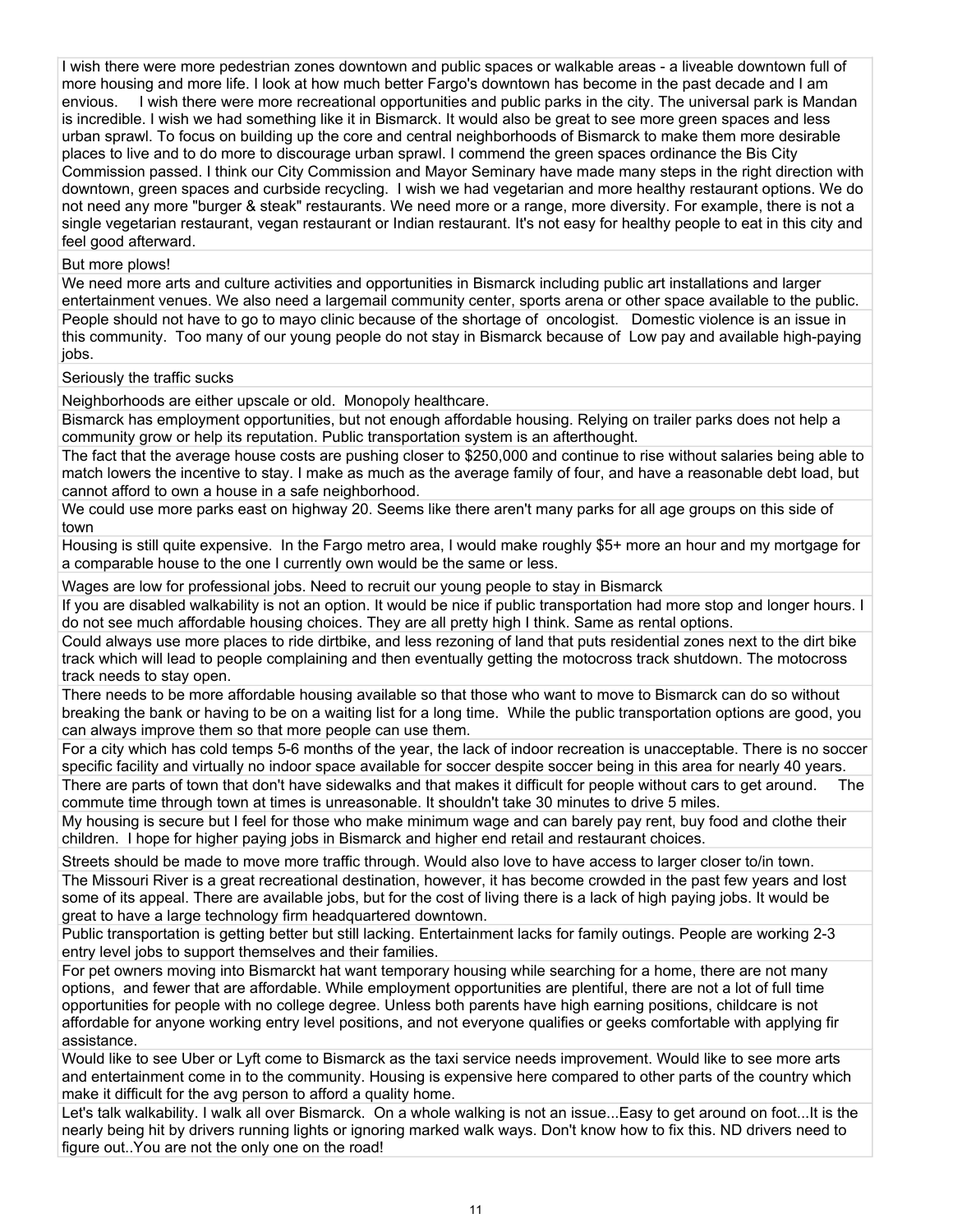Not enough river access. We could use an upgraded and more extensive public transit program. Our schools STILL continue to push Common Core, despite what leaders say publicly. Our streets are not nearly as safe as they were 25 years ago. With in-migration has come widespread crime and stress on our social services.

I cannot think of anything we need except maybe a ski hill?

Unless you work for a large company or a hospital you don't have great health care. The restaurants low quality and management skills need Improvement. As for technology most of the businesses are stuck in the past.

Housing (either buying or renting) is far too expensive for those in the middle class. Public transportation is poor, the bus system isn't great and the taxis are over-priced (I firmly believe this plays a part in the drinking and driving culture). If Bismarck was able to introduce Lyft or Uber, I think that would be a great thing for the city. I would love to see there be more live music and other entertainment options downtown and in other areas of Bismarck.

The internet options are dominated by Midco, and because of that their prices reflect not having any competition and are way over priced for their services.

Read it...

When I live there my vehicle got broke into 4 time I only live there 4 years

Housing is over priced here.

My interests only

I feel there are areas of town that are not safe and not patrolled enough. Housing in Bismarck has always been too expensive. In the summer it feels like there is very little that goes on in town. It's getting better but could be improved by a central location for performances like in Mandan.

I have a great job that I love but there is not many choices in manufacturing. If I were unhappy with my job, I could not leave because there is nowhere else that will pay the wages I make plus offer the medical benifits they offer. I am literally stuck at this job until I retire The Healthcare options are horrible. They have aweful bedside manner, do not care about the patient only the money. I would rather self medicate than be treated the way I do when I go to a medical center here in town. Besides they always refer you to another doctor in another city

Many stores see lack of availability of workers due to low unemployment. Need more manufacturing jobs. Without a engineering or medical degree, chances of finding a high paying job is not good.

Would love Amtrak to come through the city, good choice eateries, yet so many close and many stores close also. We aren't nearly as well off as our leaders make us out to be. There aren't many high paying jobs. Our streets and neighborhoods are at risk of being not safe. Some areas of town are not safe already. Or police struggle to keep up with our sprawling city. I live on the north side of Bismarck, and it takes a few days to get a snow plow here, as all the equipment is on the SE corner of the city.

Similar to above...housing is extremely generic and similar house-to-house, majority of shopping and dining are chains ( you could be in any Midwest city to access those).

I do volunteer work with refugees and for Them to get to jobs and English classes they need more reliable transportation. City government needs to hear al citizens and work with us in the county who they have jurisdiction over.

Our parks and rec only care about certaincomplexes. Softball field for fastpitch are null and no plans in the future to build them. But as soon as someone says baseball, another co.plex is made.

Bismarck is a growing town and many people tend to want to leave because they say there is not enough to do. It will take time to build up these things, but starting with building up downtown with unique shops and restaurants as well as new chain restaurants will improve what residents think about Bismarck. Then maybe look into expanding for opportunities such as indoor recreational activities due to weather in ND

More sidewalks and better paying entry level career jobs

City can design with more culture and art in mind. Not so sterile.

Need more and better culture and entertainment opportunities. There is little realistic public transportation. Could use more and better maintained parks and rec spaces, particularly disc golf and biking opportunities. Bismarck is off to a good start but with some additional improvements it could be awesome.

Good paying jobs that are more attractive than oil field work so men don't need to be away from their families to give them the best life.

I still feel safe in this town, but the current trend isn't good in regards to increased criminal activity and violent crime. Food trend has been good but always look forward to less chain restaurants and more diversity (ethnic food, i.e. Indian, Greek, etc).

Housing market is very expensive. Retail options are very slim compared to Fargo.

Our neighborhoods, while many are safe there are a few you wouldn't dream of walking in at night. I miss being able to walk in Sertoma Park in the evening. Now, with the homeless population, I wouldn't dream of doing that.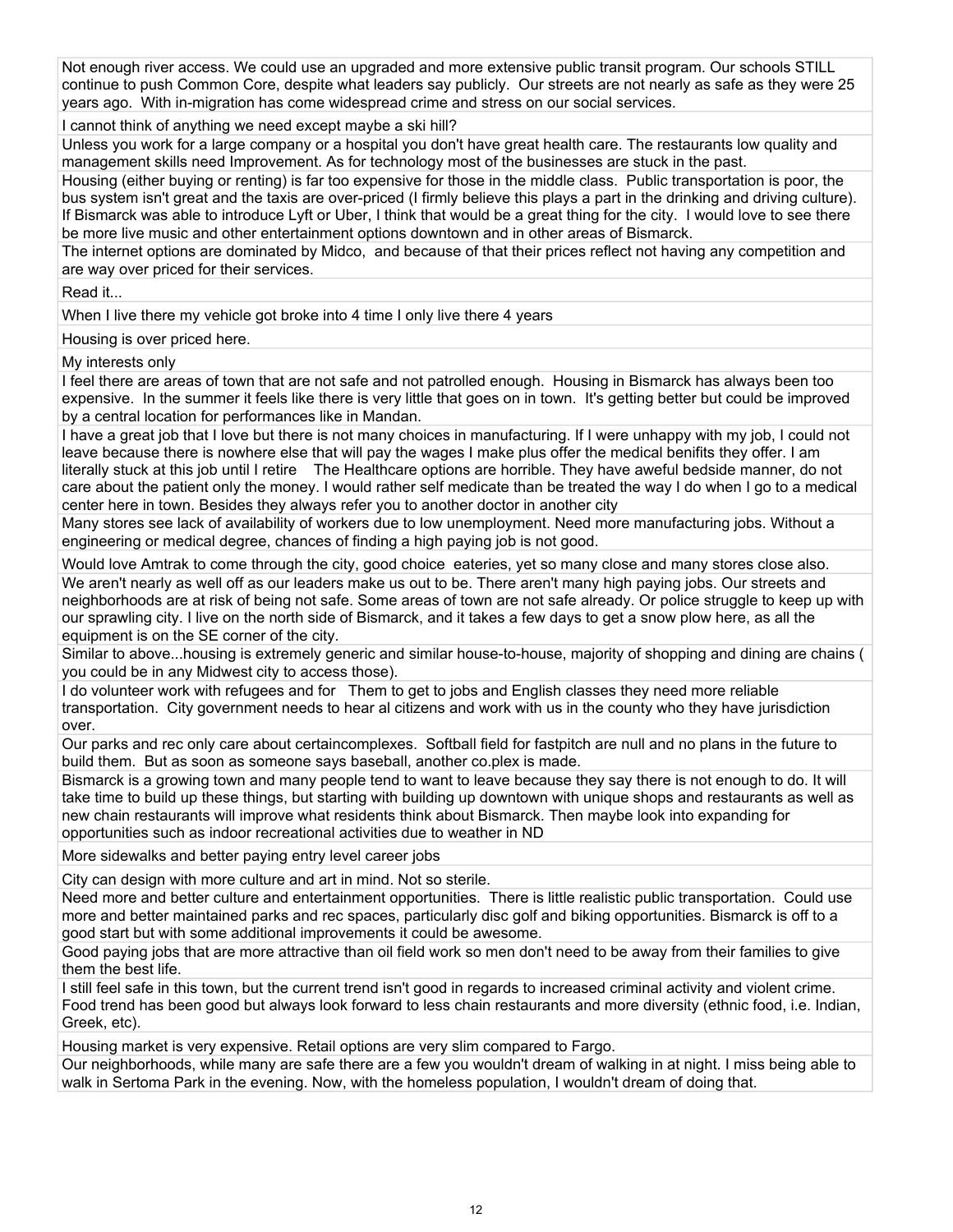1st, I don't believe Sanford should be able to be a monopoly of Bismarck. I think that is not in the best interest of the city and should be stopped. 2nd, We have improved some as far as having the food Co op. However, we need more variety of grocery stores than just Dans- their prices are outrageously high because they have minimal competition. We need to get the big name brand stores in here. I have made several requests on company's websites including Trader Joes, Aldy, Whole Foods. Also for restaurants, I wish there was more variety. Recently the Mexican restaurants have been doing well. But we need for Thai, Indian variety. I really enjoy Avery's as it is a new breakfast location. However, the space is definitely not big enough. Lastly, there is a severe lack of entertainment for children in this area. With snoopers tons of fun being shut down, there was barely anything for children's activities. This is especially true in the winter. With the opening of sky zone, that has helped. Also, when the Mandan (I know it's not Bismarck) took out the go-carts and lazer tag, that was a big disservice to the company. What Bismarck really needs is an indoor go-cart track (Like the NASCAR go-carts that are popular in other cities). This will not only help the younger children, but the older ones as well. Again, we go back to the lack of things for children to do- increase in underage drinking.

Bismarck needs to get away from doing things or making things for the younger generation to be able to get around and when I say younger generation I mean ages 21 to 35. There is nothing for those people who are families for single individuals over the age of 35 to do you want to make places walkable however an elderly person is not able to go Walkabout town to get to places there's no decent parking the public transportation sucks there are blocks that some people have to walk in order to make the transportation for public people. The other is that cost 4 things are extremely expensive there is no competition the mayor and the majority of the senior Commission only seem to look at the younger generation when making decisions and they allow one individual who owns a couple of small businesses to decide what to do with the downtown area and in my opinion that's all they care about if you're not 21 or within the range of 35 if you are older or younger the Bismarck government could really care less about you which is very frustrating for a lifeline Bismarck citizen.

Providing more opportunities for families with young children

Would like more indoor recreation for children (long winters), family-friendly places for people to gather indoors that aren't stores of restaurants, would also like to see a place that celebrates the rich and diverse history of Bismarck

Housing and rent to too high. There are not many public transportation options for someone who cannot drive. Motocross racing/riding is a great family event and is in a great easy to access location. With this location so close to the equipment dealership it helps us maintain and groom the facility due to the relationships I have made with the dealerships for equipment use which is less than a couple mile away from the track. This is one of a few riding areas for people who enjoy this type of activity.

Safety is always top priority. Education is a close second. Money should always go there.

Sanford has a monopoly on are health care and when I go in I feel like a number, hardly ever see a police officer or a cop in town not sure if we have a hard time staffing or what the issue is but you call in for a issue report time is a minimum of 10 minutes

This survey is a good place to start, and I truly hope you get some helpful answers, but you need to listen to the people. Why did we cut lanes on main street when the public was so against it? Why has protesting been allowed to disrupt daily life when the public has asked that it remain in the legal areas? Why did it take so long for the City to publicly respond to the snow crisis? People have pride in this town. We want to help, but we need you, our government, to respond to our inquiries and generally tell us what you are trying to do.

Public transit is poor compared to other places, and employment opportunities for a person with a AS in a particular field ate limited or low paying.

Housing prices very high compared to wages (from a healthcare employee perspective). Winter is so long (especially cold and snowy this year). I have 2 small kids too young for a lot of outdoor activity. Can't afford to pay \$50 every day so they can run around Sky Zone for an hour. A public indoor park (for all ages kids) would be amazing

Need more reasonable rental rates. More choices in cultural events. The bus service needs to improve

Crime is getting bad. Too many out of state goofs moving here.

Would be nice to have more local restaurants. I also think that the entertainment opportunities could be better or at least do more advertising as I feel I miss some events because I didn't know they were even happening.

# STOP DAPL RIOTERS

something needs to be done about people running red/yellow light, especially on 83 corridor...

Driving in Bismarck can be very frustrating. Speed limits and the timing of lights need to be looked at and adjusted for the growing city.

These all go together and raise the quality of life for everyone.

Regardless of how much it snows in a season the roads are always bad in winter. Especially residential alleys. As the city grows more options for those who don't drive are needed. Bismarck has grown in regards to cultural offerings but it needs to keep pace with the growing population

The north side of Bismarck in particular is severely lacking in public parks and swimming pools. It is such a tragedy to have a beautiful river with no community beaches for sunning, sand sports, water access. The road system is not well planned (specifically, how are 43 and 71 street not double lanes?). North Bismarck needs a costco or super target!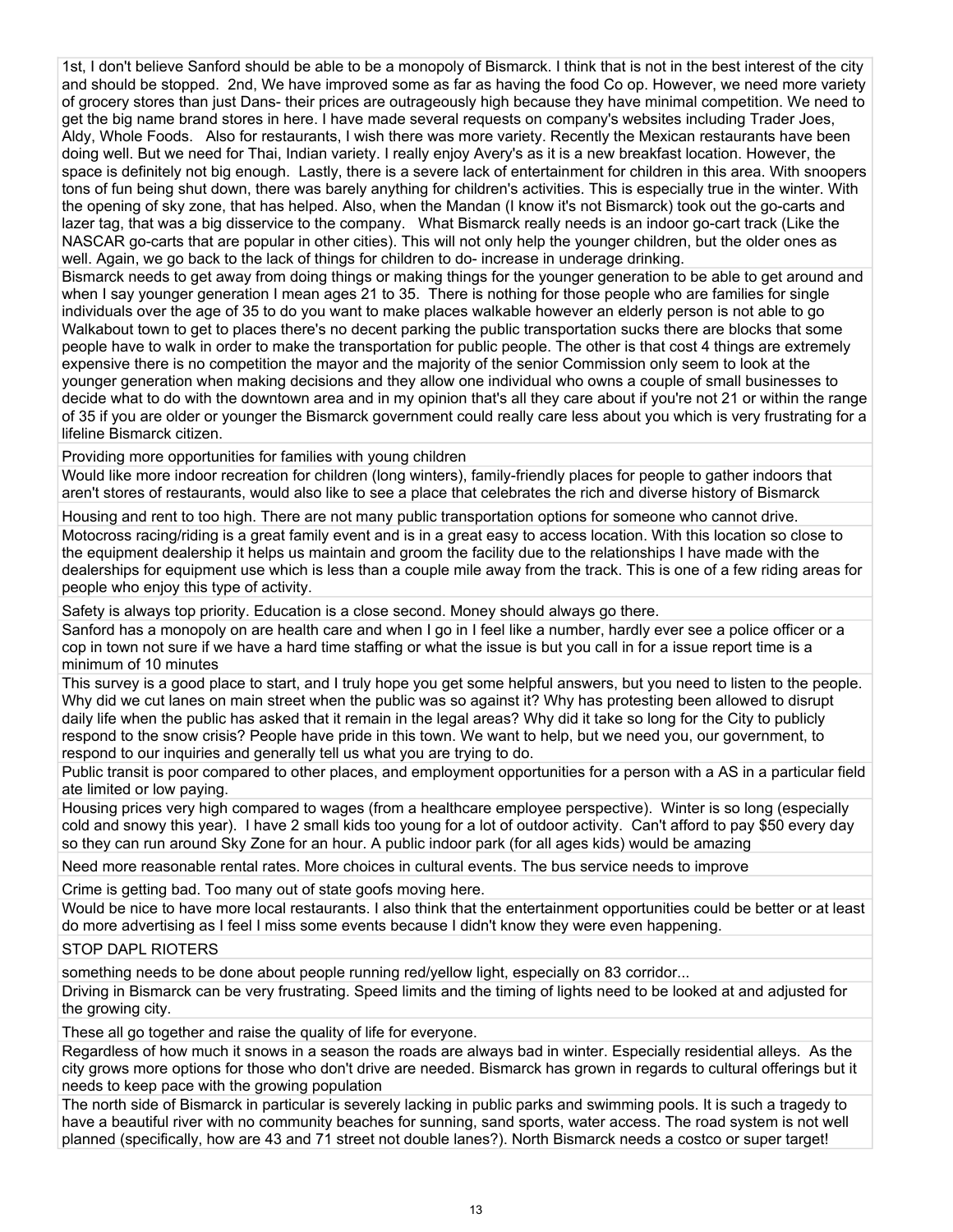Driving in this town is a nightmare! We breed the worlds worst drivers I believe. I've delivered goods in town from 7am-8pm for years. Every aspect of a North Dakota driver is bad. This is why the commute times in town are so bad. Living south of expressway and going north can be a real pain in the butt. Changing the lanes on Main Street was a waste in my opinion. There are parking garages for parking. Use them. You would in any major metropolitan city. Or you'd pay to park on the street. Public transportation is a joke! Our cab companies are terrible. Could be 10 minutes could be an you and a half. I've never used the bus because the stops aren't near places I need to go. It's easier to ride a bicycle. And homes are quite pricey here. Renting a decent apartment is way to expensive. 1000 for a nice 2 bedroom is just to much when you can pay 1300 a month and own a great home. And our restaurants are garbage and I eat out allillil the time. We need some sort of incentives for unique eateries

What are some things that need the most improvement in Bismarck? Bismarck has poor transportation. No Uber, very limited taxis and Ive never once thought about using the bus. If it were possible I wouldnt even own a car and bike, walk or use a bus to get around town. But due to snow and poor transportation this isnt possible. I do own a house but for others houses are too expensive.

Affordable housing for senior citizens & other low income is needed.

There are a lot of good jobs here but the pay needs to be increased. I'm a student almost graduating and looking to live alone soon and I can't because nothing is affordable with what I get paid. Nurses are over worked with low staff and need increased pay. Health care is not safe. St Alexis is so low staffed that almost all nurses on medical are travelers. Sanford is needs updated so bad building wise. A studio apartment cost \$700 a month average, 1 bedroom cost \$800+, and 2-3 bedroom cost \$900-1000+ so how do u expect people to pay this cost when they are not getting paid enough. Living prices went up with oil but now that has slowed so the prices should too.

I am concerned about cutting back on bus routes....we need more, not less. If it needs to be subsidized for awhile...so be it.....it is more important than giving the oil companies more tax breaks.

Health care is a primary issue as I age. I rely on the hospitals and clinics to continue to provide good quality health care. Safe streets and neighborhoods is essential for everyone to feel safe in the community. We need technology to stay connected to every other area of the world.

My traffic commute time and risk has doubled as of the recent change. In addition, it has done away with the coolest thing Bismarck started to have going for it - Cruise Night. Shame on you, you greedy politician and business owners that think you can control what people have in Bismarck, regardless of what the public want.

Bismarck is behind the eightball on some high traffic areas that continue to cause congested traffic flow, and the recent traffic constriction on main st is deplorable

Traffic is becoming horrible. 45 minutes to get across town is not only stressful and taking time away from the family but costs money when it comes to business as well. Many years of poor arterial road planning and sprawl are catching up to us. It would also be nice if there were more parks or even just open space to recreate in. It does not need to have play sets just a nice open space maybe with a gravel walking trail. Colorado adopted such open spaces and they get used frequently and nicely break up developed areas.

All, again, lead to quality of place to retain and attract individuals to Bismarck and advance the community. STEM development opportunities and contributors like Heritage Center and new Science center.

The housing market here is too high.

Needs improvements and more space for parking.

Downtown is okay, could use a better parking solution. There are not many end-game jobs in Bismarck. As I progress in my field I will need to leave Bismarck to find better opportunities. Housing is rough for anyone starting out looking for a first home.

We would like to upgrade our house, market makes it difficult to buy at a reasonable price.

Although these were both high points at one time, there has been a decline in recent years.

I live in a fairly secure apartment building but I have not always felt very safe in stores near my residence due to the influx of non-Native Americans from other states who were paid to come here and make trouble under the guise of helping out the tribe. My apartment is very nice but I am paying a lot to live there. I think it is that way all over town from when we looked at apartments in August.

Bismarck along with the rest of ND needs to create more varied jobs outside the ag and oil markets, technology may be a good sector for us. Arts and culture, entertainment need to grow to create a more dynamic community experience. There is a great lack of any sort of quality entertainment/social activities for young adults. The housing market is absolutely ludicrous. It is insanely hard to afford a decent apartment/house to rent while on your own. There is no way to purchase a house if you do not make a significant salary. Restaurant and retail options are simply a joke. If my job wasn't here, there is now way I'd live here.

Housing is very high in Bismarck and I believe that there are few opportunities for people to obtain jobs that pay livable wages

It's hard to find an affordable apartment. Also, it seems as if the roads could be better cared for during the winter. Finally, there's only so much to do for a night out (and it's all quite expensive).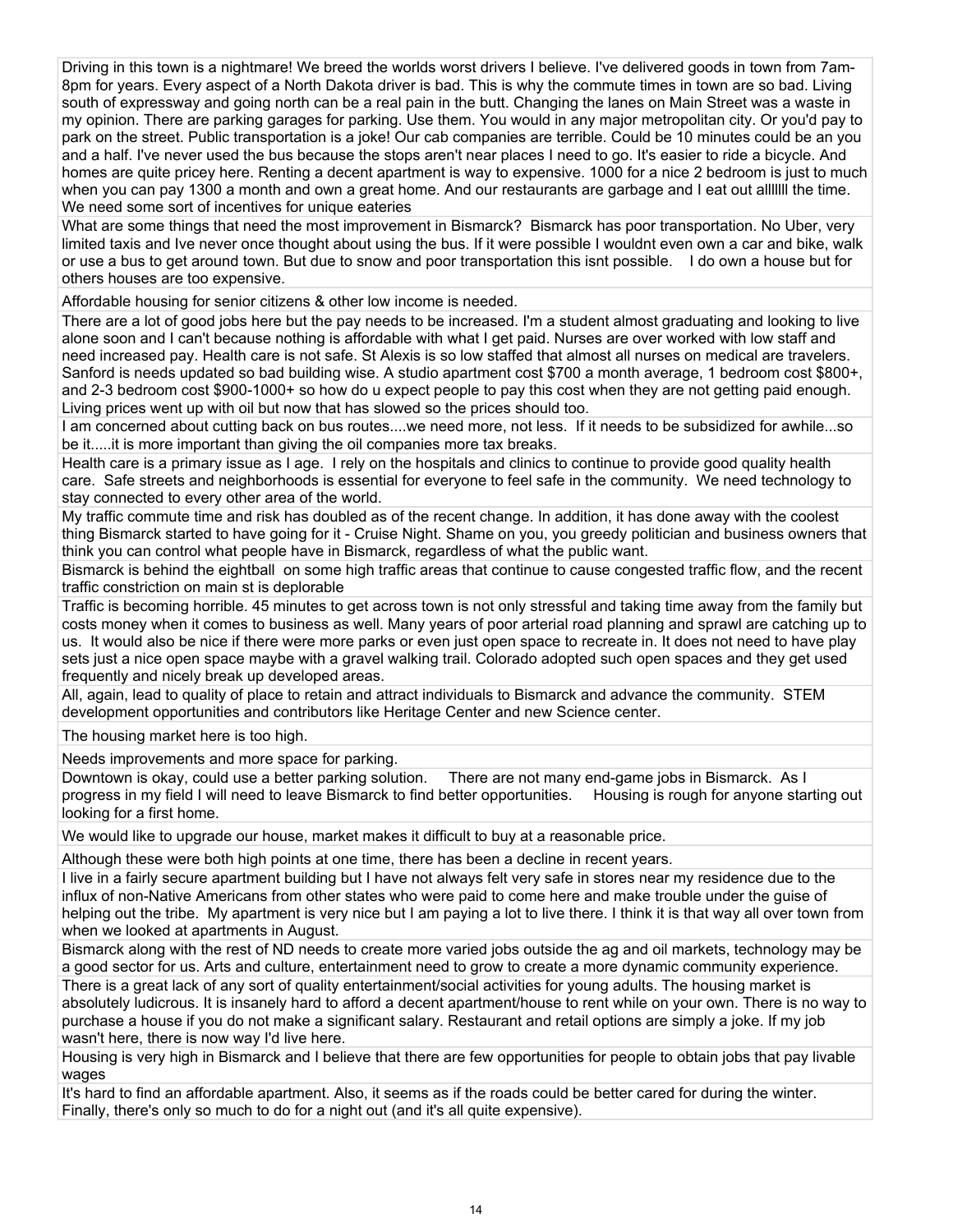I feel like culturally, the Bismarck area is very conservative and lacks diversity. Therefore, our concerts, plays, musicals, art exhibits tend to be conservative. I feel art and music should challenge us to broaden our views. For the size of Bismarck/Bismarck area, I feel the amount of sit-down, family-friendly restaurants lack diversity. There are many places that offer a "sports theme" where you can order burgers. As for public services, I lack the knowledge of what the area offers! I feel like there is little advertising/awareness of what is offered.

Employment opportunities that pay well enough to live in Bismarck are difficult to find. More crime since population growth. Type of crime is more serious. Apartment costs have not come down even though the oil industry has slowed down.

Public transportation could be improved if buses would come out to U-Mary. Students would be encouraged to spend more at local businesses if they had more opportunities to get into town. Some neighborhoods are not as safe as others, it's part of life, but they are in high traffic areas which is a concern. Open winter spaces are limited.

All of these things need to continue to grow as things change over time.

More local businesses, allow more to be open on Sundays, and before noon on Sundays.

I work full time (and even a little over full time) yet I can't afford the rent of low income housing. The apartments and condos are a good variety in style but the price tag on renting is quite astonishing. I'm also not interested in the apartments that have major accessories, like a pool. Being that I live alone, I think that's a safety hazard for myself. All I want is a simple, affordable and safe living space.

Growth can be good, but I'd like to see things a bit more restrained. Most of the growth (and housing) is for single residents or those without children--which slowly detracts from the family friendliness of the city.

Snow removal has gotta improve.

as for the transportation, I think Bismarck does a poor job of after hour transportation contributing to the high amount of consuming alcohol and driving

More bike paths More cultural events, venues, out-of-state music entertainment More engaging/ young professional downtown area I want to stay in Bismarck, ND, but have to entertain myself at home or at my friends' homes. Need more concerts, comedians, or other events at the Event Center, Belle Mehus, etc.

The greed of pricing in this market is just sad. Most embarrassing thing to tell people about moving here hands down. To me shows how material of a town it really is.

Traffic and commute times are incredibly slow and frustrating.

As a stay at home mom of 3 kids under the age of 4, I'm constantly looking for things to keep them busy, especially during the long winter months. During the summer, we frequent all the various parks and playgrounds, and would love more options of green space to be outside walking, biking, jogging, etc. We need more indoor choices for young people since our winters are so long and cold. Large, indoor playground facilities, for free or cheap to attend. We literally have no place to let our kids run around during the winter, except for the mall play areas and sky zone (which is super expensive).

One of the things I miss most about living in other cities is the limited amount of jobs available in my field of work (digital marketing/project management/ communications, etc.). It was very difficult to find a job at a company I was interested in. There were many, many opportunities in other cities (Minneapolis, St. Paul, Alexandria, Fargo, etc.).

reasonable traffic and commute times and walkability go hand in hand with the range of housing choices at a reasonable price. People cant afford to live near Bismarck so the travel times are absurd.

I would LOVE to see a Trader Joe's here--or some other unique grocery options.

the housing market has been way out of line and makes it difficult to purchase a home, which also has affected the economy and jobs available.

Housing is very high, whether rented or owned, it's very hard to access public transportation, and the information about good public services is lacking.

Personally I would like to see more concerts and shows, and entertainment available

Bismarck is a large area to cover by foot

Bismarck is changing and we appreciate the police work that keeps us safe, but it seems we have way too many SWAT team incidents. Can we keep the military aspects out of police work?

I live on a hill. With the Christmas storm, the plows finally did our street late on Thursday afternoon.

Bismarck has grown faster than the systems needed to support us. We have some areas of the city where traffic is not managed in an efficient manner. The locations of some things, particularly the universities, are not walkable distance from any of the services needed by the students.

A city this size should have Uber and a more effective public transportation network. Downtown's walkability is OK, the rest of the city is pretty terrible, especially the newer commercial developments. Bismarck needs to move beyond the national chains when it comes to retail and food options. Also, not a diverse list of jobs available.

Not thrilled about our city government and their use of tax dollars. Would like to see less waste and micro-management by the city.

Affordable housing and public transportation to improve access and quality of life for all people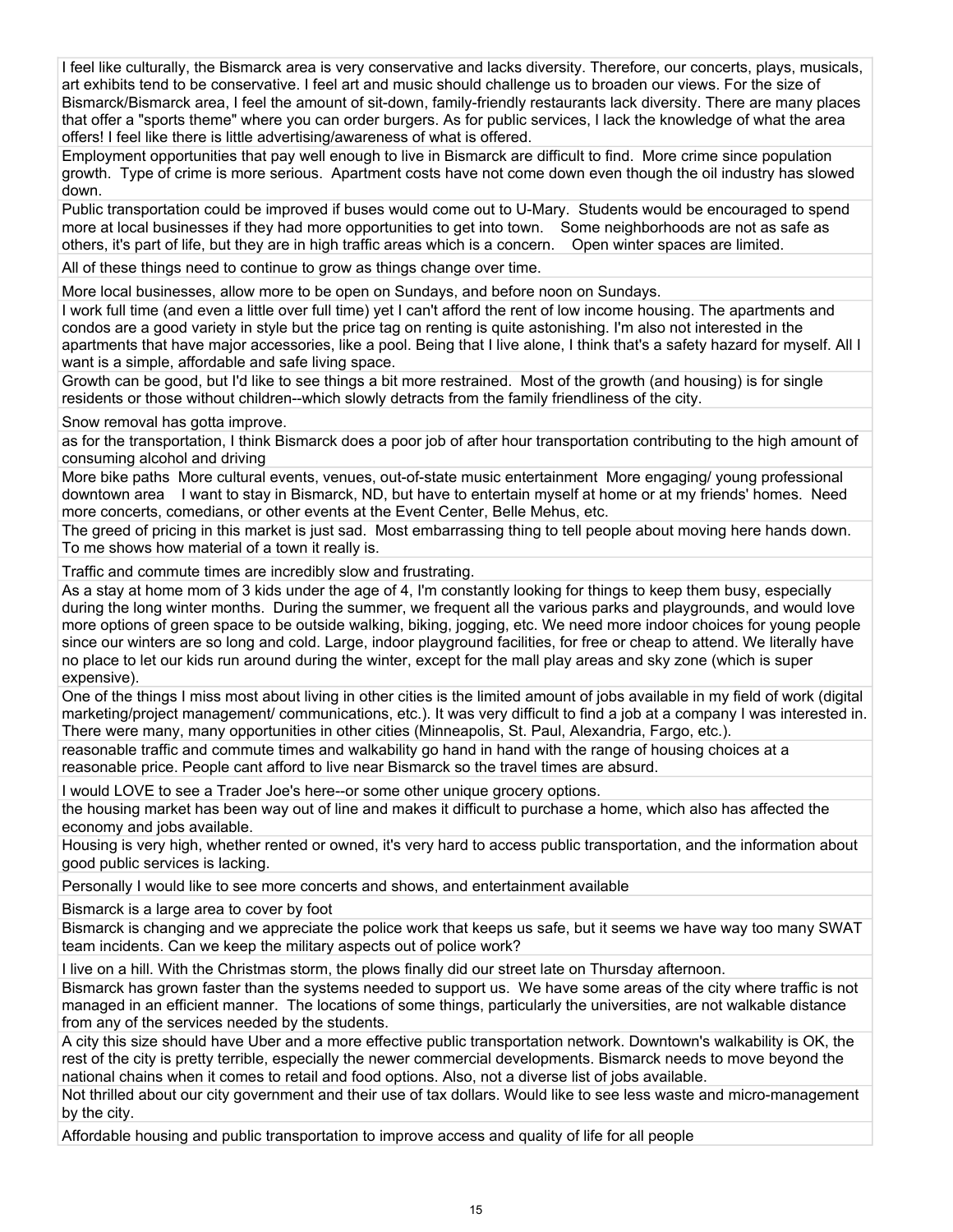I would like to reiterate the need for quick and easy transport to out of state locations, namely via flights. As a young, single individual I want to travel the country for entertainment and to visit loved ones. Other than road-trips, there are few options available to me directly from Bismarck. For a longer trip, I would have to travel to Minot or Fargo or Twin Cities for affordable cross-country travel.

Walkability is an issue in our neighborhood (Highland Acres). It's a beautiful place to walk, but not close enough to any grocery or service outlet. We drive everywhere. Housing remains expensive.

Most of the time traffic is okay, but rush hour traffic needs to be improved.

Traffic is horrible and drivers are worse - always turning on red lights.

I'm terrified to have a real health crisis given the healthcare options in Bismarck. Friends who work at the hospitals here tell me that fear is not misplaced. The food and retail options here are far too chain-heavy. Need to make it easier for local, interesting shops to open and succeed.

Bismarck does have some accessibility to parks and spaces but it doesn't have enough choices - more access to the river would be great!

I can't believe that the Bis-Man Transit system has been allowed to continue to operate like they do. They need a great manager.......they are very undependable as to wait times - to make someone wait up to an hour for a ride is ridiculous!! When I say this, I'm thinking of my almost-90-year-old mother. They need someone to really manage and take the reins and figure out a better way to offer rides to the vulnerable population. this is totally operated with tax dollars, so please offer a better service to the community. I simply can't believe they've been allowed to operate like this for so long!!! Please continue to offer public access to the Missouri River rather than only the rich people who have private properties along the river!!!

We could always use open space and parks, particularly in the downtown area. While Bismarck has grown, the infrastructure to move traffic before and after work needs to be looked at. Not that it is bad all the time, but it is during critical to/from work times. Lastly, I believe accessible and affordable housing is needed to attract people.

Though there is a fair number of areas to walk after a few snows these seem to be unusable for the rest of the winter. A number of people leave pets out without proper care or continuously bark with little enforcement.

Health care has taken a major step backwards with Sanford's purchase of Mid Dakota Clinic, it leaves the residents of the area with no real options.

#### Housing prices are ridiculous.

Continued loss of parking downtown coupled with continued growth of downtown doesn't make sense when we have winter 6 months out of the year

Housing is relatively expensive currently. This is a major drawback. The safety and character of our local citizenry, while already good, could be better still. Schools are a major contributor to human formation, but the family is the most important foundation for this.

Wish there was more outdoor activities available

Public river access is highly limited. Parks should be 'winter friendly'; there are lots of nice days in winter, too. Place more emphasis on walking and bicycling as a community value.

The housing is overpriced in the city. There are too many chain restaurants, it would be nicer to see more locally owned places to eat.

There is no range of housing choices for first time home buyers. You can pick from something that you cannot afford or something you can afford but needs so many improvements it will not qualify for a first time home loan.

For this community to grow and retain people for unemployment they need to work on getting businesses and restaurants to move into our city. Bismarck is going to have a housing bust here soon and leave people in bankruptcy owing more than the house is worth. They also need to improve upon social activities for people besides the bar.

# DOWNTOWN

NEED: Higher quality (walls and floors are fully sound-insulated), reasonably -priced, privately-owned, condominiums/high-rises that are of modern design and don't look dowdy and low-income and have community gardens. Need more condo-housing priced around 150k with covered parking options, and groceries/dry cleaning/shops on 1st floor. Walk-enticing streets and events with public transit options.

Having easier access to the downtown area/night life/events without having to drive whether that is allowing Uber or a similar service in or more accessible/reliable/frequent public transport... I have not looked at housing in recent months so this may have changed but for a young professional looking to be within Bismarck, housing to own within city limits in a price range that is reasonable is very slim. I don't think there could ever be enough cultural opportunities.

Housing has gone out of control in price. It makes me want to sell my half-paid off house and buy a house with cash somewhere else in the country. The only places more expensive than us are huge cities with millions of people. Also, if we are trying to be a city, we do need walkability, as well as for our health to combat high levels of obesity and health problems related to lack of exercise. Additionally, I do not always feel safe here. The police force has become more terrifying here. I used to think of them as friendly protectors, but now some are overly aggressive and trigger happy. Jobs are important, but we need jobs outside of energy and ag, desperately.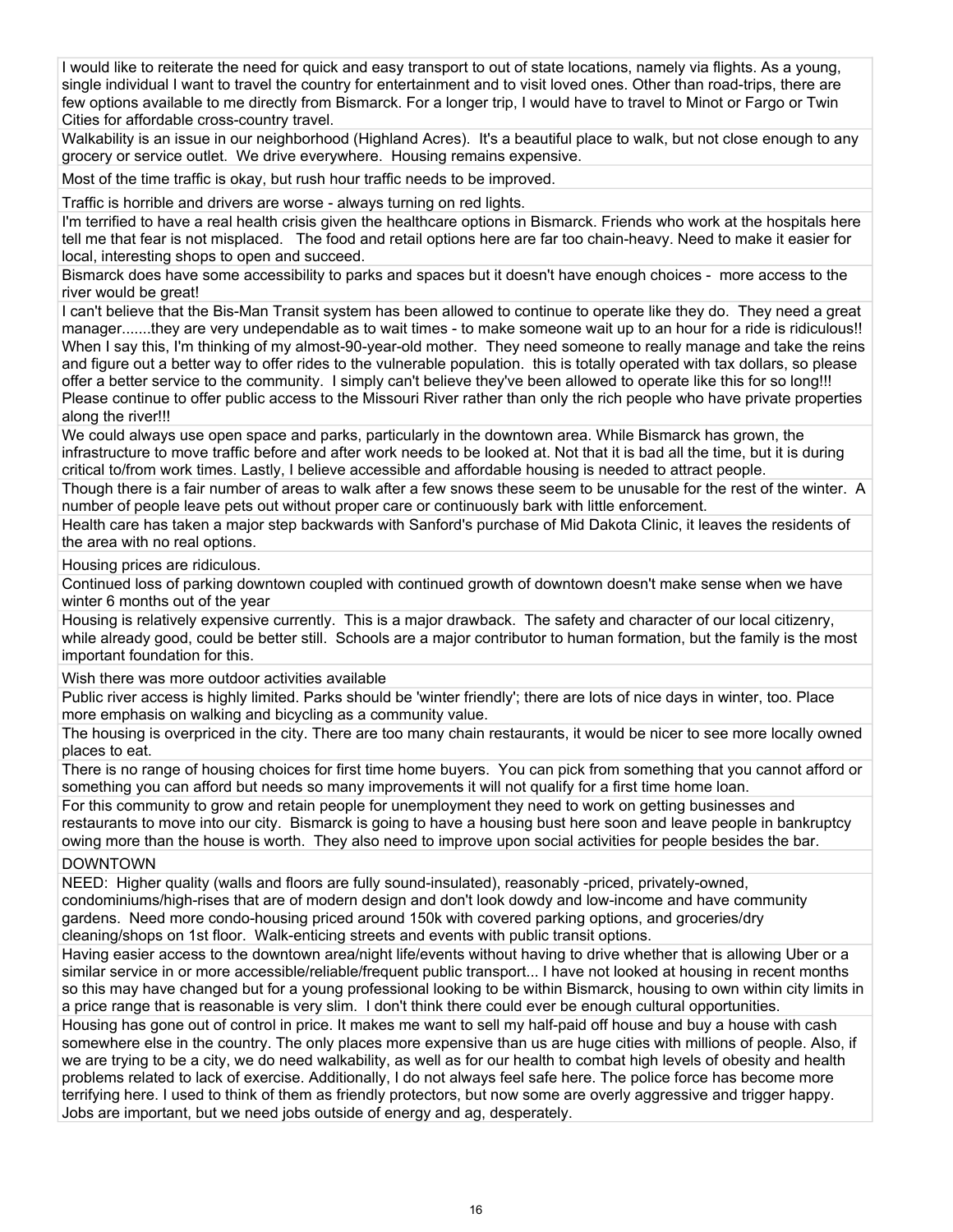I was recently unemployed and I was only able to find a part time job. It's a great job, but lacks medical, vacation, and sick days. I'm highly skilled and hard working, so while there are many jobs, there are a lack of jobs for someone with my background. If I want to hear country music or heavy metal there is a plethora of opportunity, but there are a lack of other types of bigger named bands brought into the community. The city is not designed to be as walkable or bikeable as it could be. The weather hinders this process quite a bit as well, but other cold metros allow for that.

Arts suffers here, most of the plays I've seen here are terrible. Terribly acted, and directed. I think more attention needs to be paid to academia, rather than sports. Bismarck is much less safe than it use to be. A meth head tried to mug me downtown last November. People were shocked to hear it, the police got him.

I would like to see more ethnic diversity in restaurant choices. I think it's insane that I have to drive to Fargo (which I don't even like) and get Indian food. It breaks my heart! There has been some expansion, but do we really need another hibachi restaurant? I think there could be a bit more in the way of walking paths around town... There is always room to add more entertainment in Bismarck. The concerts we get here are a bit of a joke. Although, comedians are solid. Housing is outrageous. My husband and I just bought our dream home, and the increase of housing prices from 5 years ago makes me sick. I get it...supply and demand, but I'll never tell someone that we have great housing prices. Public transportation is severely lacking. If we are not going to fix it...we need a service like Uber. The amount of driving under the influence astounds me each night I work in the jail. There will always be people who break the law, but when you call a taxi and the ride shows up and hour (or more) after bar close...how do you not think that contributes to the problem. UBER! or Uber-like company!

Limited restaurants w recent closures of restaurants in downtown Bismarck within the last year, need more affordable apartments with multiple bedrooms, inc pet friendly rental options, home prices to purchase have stayed quite high, uncertainty w ecenomic standpoint from changes in middakota/Sanford/chi st Alexius with health related employment opportunities

I have found most of the local work available to me to be low paying and uninteresting. Since I've come to Bismarck, I've largely worked for people outside the state. As for walkability--please somebody make all traffic engineers and city planners here walk to work one day a week! They can't possibly have ever tried to walk to the grocery store (Arrowhead doesn't count) or even crossed State Street on foot. I don't actually know much about the schools, but I'd like to see more intellectual curiosity across the board.

More activities like horse shoe. Volleyball other sports like that. Putting a dust control on these dusty gravel roads. On our block we have a terrible problem with drainage from our alley (between 2nd and 3rd and between avenue D and E) we are always worried about flooding with heavy rain falls. Traffic is reasonable but also a growing concern as the town grows. My wife and I are new parents and have a draw to our artistic community but we also would love a venue that we could take our child.

Depending on the area you live in, there is only one cable provider or fiber provider. Midco has very ppor internet service compared to fiber (like Bek Communication). Housing affordability and housing options lacks big time. It seems like the city just has the same thing everywhere - single family home, duplex/triplex, and big apartment buildings. We need a better mix (i.e. cottage homes, townhomes, etc.).Affordability of housing is a BIG problem too. More than just providing sidewalks and trails, think about neighborhood and community design in terms of walkability.

The library hours do not always work and I facilitate family support groups and finding a comfortable, pleasant, low-cost location has been very difficult.

I am not sure if this is something that can be "fixed" there are numerous positions in retail and food but in other areas it's pretty much full. I have searched and searched and aplied for as many as I can just trying to get out of my current retail position

My idea about Convention Center Improvements and Entertainment opportunities probably go hand in hand. The Civic Center is outdated and Bismarck continues to not compete with the Fargo Dome. I'd like to see Bismarck bring in more events on a regional/national scale. I'm not sure the Civic Center is competitive anymore outside of local/state events. Retail and Restaurants have improved over the past 10 years, but could do better. I miss Central Market grocery store. Crime is out of control with no progress being made! City government operations are a disaster. The public schools are failing to provide meaningful education and are only worried about buildings.

The traffic and local commutes have really gotten bad over the years and need a definite improvement. I don't think the area has nearly as diverse dining options as Fargo, and the area features very low income housing options for the lower income residents.

Median prices of houses is very high - difficult to find a house that is reasonable within most budgets. Several arterial streets desperately need improvements - 43rd Ave is a prime example. This highly traveled roadway is still a rural road and needs to be upgraded to handle the capacity. It affects many commuters and has a chain effect on intersections and side streets throughout the area causing unnecessary congestion and safety issues. The walkability and connectivity between new developments is lacking leading to disconnected 'islands' throughout the Bismarck area.

Would like to see more manufacturing related organizations in Bismarck.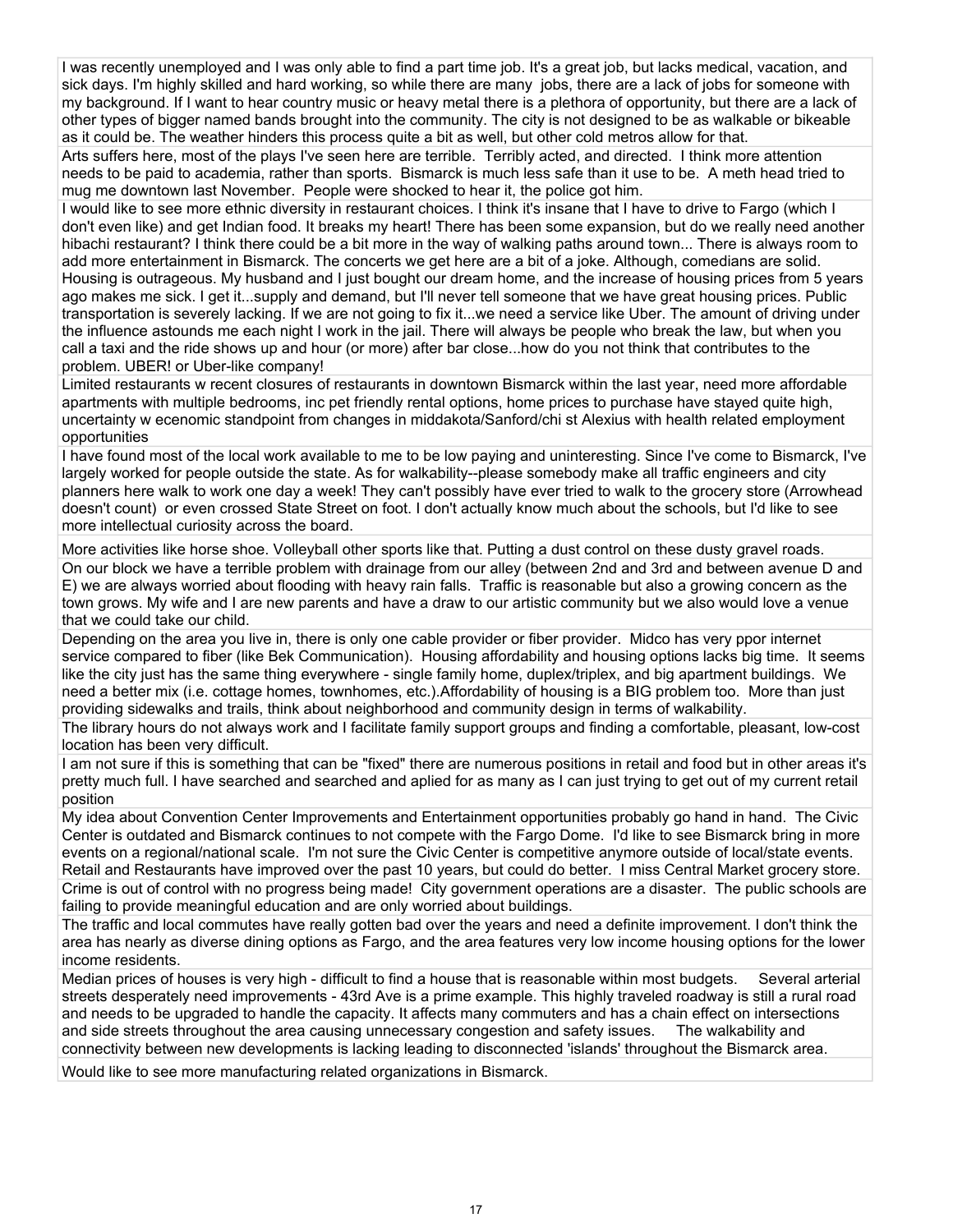Housing is still expensive with a lack of rental laws often causing slum lord situations; although there is ample employment, the pay is often low when compared to the cost of living; the recent oil bust has somewhat stifled growth with budget cuts effecting both state and local governments, Bismarck needs more diversity in the industries located here, when you think of Bismarck walkability does not come to mind and I'm not sure if it's because it really isn't walkable or it's just not presented as a walkable city, public transportation is desperately needed this is a medium size city and should offer more routes, stops etc. A city cannot be great without decent public transportation, the snow removal is barely adequate and the city cannot attract or compete for new industries if employees cannot get to work after a major snow storm businesses frown when commerce is shut down due to weather related issues.

Our schools really need to look at keeping interested teachers and take comments and surveys from parents. There are quite a few teachers that should be replaced if not interested in providing a quality education for our students

Bring Uber to town. Better WiFi throughout the community. city should promote development not hinder it, such as longer than needed approvals for permits. Must also solve the infrastructure issue.

The choice I wanted was not on there--I don't feel like Bismarck has adequately planned for growth on the major roads and routes in Bismarck (especially north Washington area). I have been here 25 plus years and it doesn't feel like there is a vision for traffic flow for growth.

Bismarck needs more cultural, artistic and entertainment opportunities! The community would also benefit from improvements to public transportation. Our bus stops are so spread out.

Bismarck still lags in attracting popular restaurants / businesses which are prevalent in other communities much smaller than Bismarck (aka. Minot). Housing is still expensive along with expensive groceries given the income one can expect Commuting is becoming a nightmare in town, especially North-South. I feel the city planning department has become too reactive instead of being proactive. Meaning: far too often in the growth of this city are we having to update, widen or add traffic lanes or lights, and much more. I feel much time and tax dollars are wasted because we fail to do things right the first time! We need more diverse and available entertainment and eating/drinking establishments. In order to attract the younger "Millenials", I feel this city needs to adapt better to the wants and needs of the younger generation. City needs to look at the strain of continued growth in the counties and what that means for roads and public safety services. If we don't have the money for the roads quit letting the developers build. 43st is a prime example. Construction after the residential and business growth exploded in that area.

Need to develop a more effective route to move from north to south within the city.

The north-south roads are not adequate to handle the traffic, We need a new civic center with parking and room to host good size events. The current facility is terrible, no parking, poor access and needs to be relocated to an area with more room. We need more camping opportunities not nature areas my family has to drive over 100 miles on a weekend to camp

Minorities have a difficult time, getting into apprenticeships, and are unreasonably discriminated against till forced to quit the program

We can always use more entertainment/cultural/artistic opportunities. I don't think there's such a thing as too much of that in a community, especially if it brings out-of-towners into Bismarck to spend money and bolster our economy. Health care: Although we have a good amount of options, I've lost faith in our local healthcare systems after some personal experiences and often take my health care business out of town, specifically to Minneapolis or Rochester. Regarding "attractive setting," I wish ND put more effort into making things beautiful, instead of just building for economy/budget. I think of other cities that have interesting architecture and integrate public art into construction projects. It adds a lot of character and personality to a town.

A community can always continue to improve their recreational options. Housing options are limited and some areas of Bismarck are not the most traffic friendly.

It's hard to consider the economy stable when all we have are retails jobs and a lack of good quality high paying jobs. The good ole boys that have been here too long...have been here too long. Put the burden of specials and development on the developers. We must be nearing a breaking point in cost per sq foot of a new house and what the market will support.

By "range of housing choices" selection, I mostly mean that I'd love to buy a house that \*isn't\* a McMansion in the perimeter housing developments. It's impossible to find a newer home that is 2,500-3,000 square feet. Everything that is discussed in the news, from the City, is negative, combatting the few negative folks that don't want any change.

Concern over the type of people the oil fields attract.

Medical care sucks for people with tramatic brain injuries.

I would like to see a Culvers and Sonics in Bismarck

There are limited cultural offerings here, they need more support.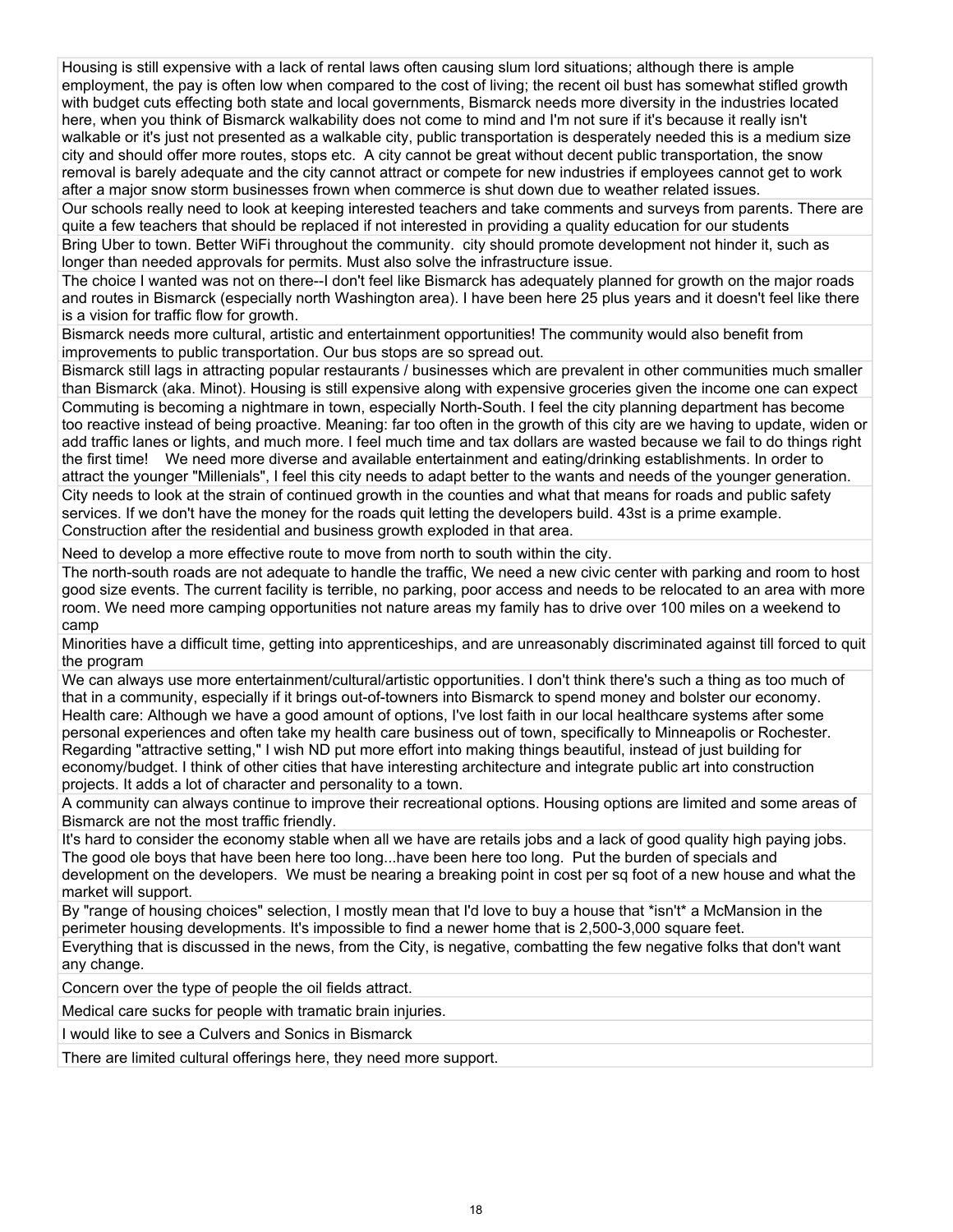Bismarck is a city that is just waking up to the need for expansive cultural opportunities in order to attract and retain a younger generation. Main street has seen major improvements since I first arrived in Bismarck and the additions of more minor league teams in multiple sports has started getting the community more involved. Bismarck faces a tough challenge in that it is still rooted in a much more reserved old world North Dakota attitude. If Bismarck is looking to expand to rival Fargo and maybe one day the Twin Cities it is going to require lots of activities that generate community involvement. Without community buy-in it is tough to get anything really going, and unfortunately culture takes time to shift. I believe Bismarck/Mandan can become a nice metropolitan area it needs to continue to expand its opportunities to its populace to allow them to express who they are and in turn will help drive an identity for Bismarck.

LHS, while beautiful and modern, is an absolute waste of taxpayer money. Stop experimenting with these kids...ACT scores will be falling. Apartment prices are starting to level off, but still unaffordable for a single worker. Crime rate rising, no longer feel this is a safe, small city. NoDapl protests and fall out have created a state of anxiety and disharmony in this community

Good to see new arts and culture developments recently, but we need more!

Traffic is terrible. The timing of lights in North Bismarck needs improvement. People also need to pay more attention behind the wheel.

Where as there is always room for improvement, I think we have a very accommodating city.

Bismarck has a lot of single parent families and they are struggling to stay afloat because of the lack of reasonable housing or limited assistance. Schools are getting crowded and students that require more one on one are slipping through the cracks. Bismarck has a very limited public transportation system with rigid hours. I have employees that can't work past a certain time as buses quit running and they have no way home.

Bismarck has a very expensive housing market. This needs to be more affordable compared to other cities. Public transportation really lacks. We need more manufacturing jobs.

These are all areas that can continue to grow and improve upon.

The city needs more protected left turn lights to help traffic flow more efficiently. Snow removal is a definite concern, and not just this year. As a MN native, the rate of snow removal of any kind, particularly downtown, is embarrassing. And trying to find a first home under \$200k or pet friendly rent under \$1000/mo was extremely difficult.

younger people need more affordable housing and public transportation; the arts/entertainment also attracts young people who will form the base of our economy and help us grow.

I think put public transportation doesn't help those that work outside the normal hours and needs to be improved. Good paying professional jobs are hard to find here. The housing market is incredibly inflated.

Particularly bad winter, but there are many major roads that slim down to one or two lanes only. Traffic is a pain getting to and from work due to poor snow removal.

Renting is expensive and it is difficult to find a quality house or apartment in a price range that people can afford.

Bismarck is an expensive place to live. Public transportation can always be more viable.

Bismarck is really great but can be a bit close-minded at times. If you're not from here, it can be difficult to make friends easily. People are friendly but not necessarily welcoming.

it seem that Bismarck just doesn't want to become a city to gives to the older citizens only those in their 20's. MORE URBAN HOUSING & MORE DOWNROWN BUSINESSES WILL ONLY MAKE THE CITY GROW STRONGER. No more urban sprawl.

Compared to other states, high quality/income opportunities are not as good. Housing is high-priced as well as groceries.

Would love to see more tech startups/businesses move to town! Downtown could use some beautification, ideally without extreme spending.

Lack of sidewalks along 26th street and parts of Expressway and other smaller streets. Crime has increased somewhat since we moved here. I think more cab services are needed on weekends for the bar rush to decrease the number of drunk drivers on the roads.

City gov. is to big they need to trim some departments. City gov. doesn't listen to what the people want. If the city gov wants it, we get weather the citizens want it or not.

Housing is not affordable for young families. And the range of employment opportunities has become limited. There are also limited cultural, artistic and entertainment opportunities.

I think our public transportation could be improved upon for a city our size. Since our services are so spread out it can be hard for people without vehicles to get access to basic services like shopping, groceries, and medical. I've lived a city of a million people and I was able to get most anywhere in about 15 minutes. It takes way to long to get across town. Our Kirkwood Mall needs some serious renovations and a food court.

The city is extremely spread out so public transportation and walking routes could be better coordinated. The restaurants and retail spaces are getting better but still lack a strong market for a city that is a destination for many surrounding areas.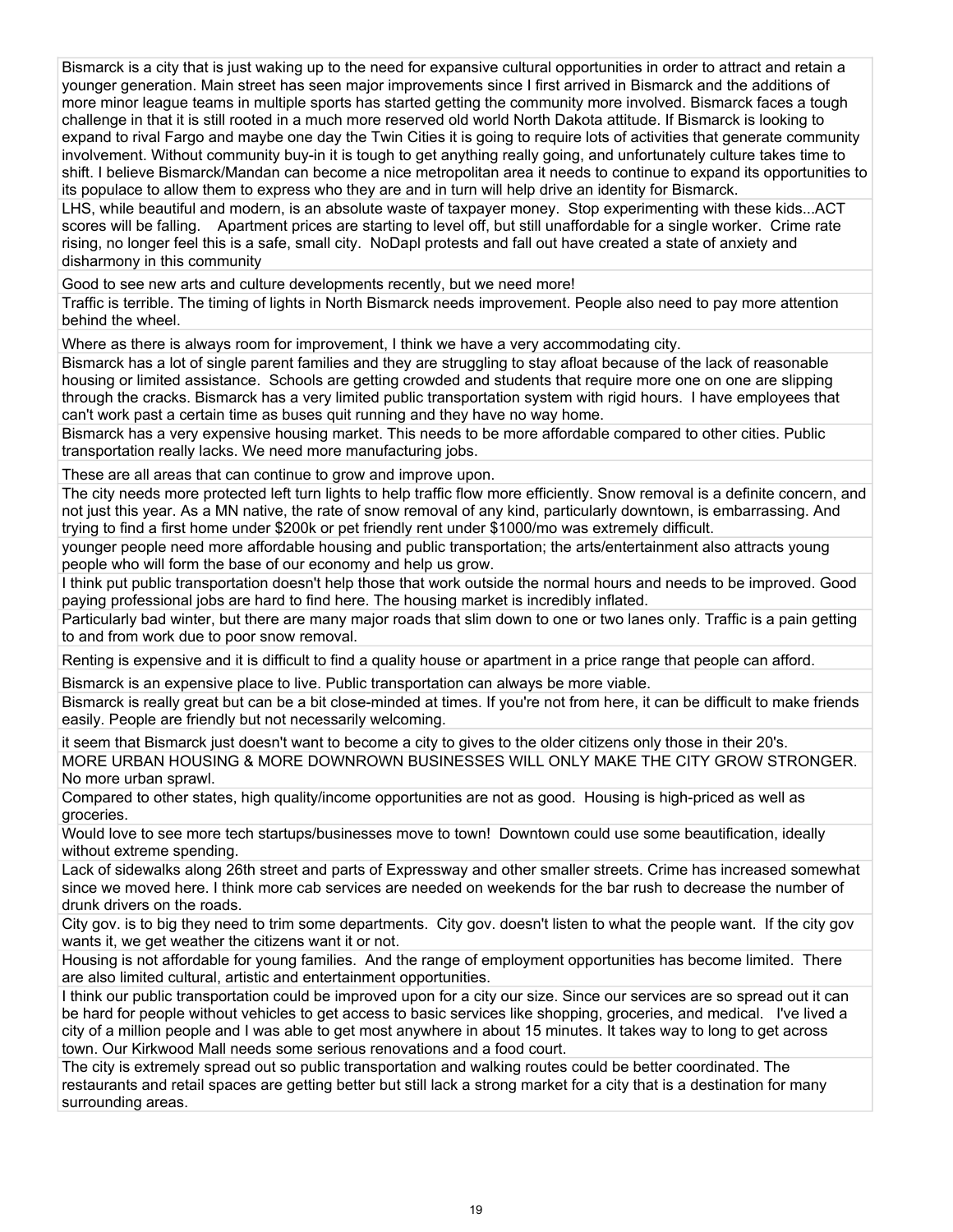While a lot of park and green areas are utilized, there is considerable room for improvement and a need for upkeep on unmaintained trails such as Pioneer park mountain bike trail. This is used by hundreds of people weekly, yet maintained by the people who use them, not the city. I can't imagine tennis players, softball players or runners having to do upkeep on their facilities. It's a little ridiculous. Grassroots organizations, such as the Burleigh County Bicycle Cult, have formed to take maintenance, equipment and supplies into their own hands.

Prices of housing to too high for our economy both renting and buying. Lack of manufacturing jobs for non educated people is lacking thus pay is small. Medical and professional jobs seem to pay well. Schools use to be on a good trend. Now we don't have grades for k-8 everyone passes, no homework graded or given, our ACT scores are down, and kids are no longer held accountable. Everyone passes, gets a "good job" even when it is terrible work. Our superintendent is a failure as is her secondary assistant superintendent. City leadership has their own myopic agenda. Serve the city's people not their want to be like other cities agenda.

Always grow the arts. More places to eat is always a plus

need a city nature center, also it feels like the city is growing faster than the police department

Walkability is important and denser urban development.

I would like to see more street lights at night, especially in neighborhoods near public parks. I think some recreational space for older kids, not just playground ages would be a good addition. I would like to see more routes offered on the CAT.

I was glad to hear about the revitalization project between the expressway and downtown. I was also glad to hear about plans for the historic depot. I would like to see more bylaws in support of urban farming (i.e. chickens), more access to fresh food (the farmers' markets are great! Keep them going!)

Housing continues to be too expensive for many first time home buyers. Owning your own home is the first step to building personal wealth and providing a stable learning environment for children. Our community needs to step up to the plate with an increased sales tax to continue developing and maintaining streets and roads. Our current sales tax rate is insufficient and we shouldn't fall behind if we want our community to grow and foster a diverse economy.

Public transportation needs to be improved and expanded for the city to function long-term. Buses need to run more often, have more routes, and be on time so that the public can trust the public transportation enough to use it.

Bismarck could use more alternative rock concerts. Driving to Fargo and Minneapolis for entertainment is a pain. All of our concerts here are for people who like heavy metal or classic rock. Yawn. Most of the grocery stores are too big and not close to homes to be in convenient walking distance. There are not a lot of job opportunities that allow upward mobility and growth. We need more parks to provide people with nice places to experience the outdoors.

Lack of manufacturing and engineering here is awful. So many traffic lights need new timing studies. Lack of decent parking in the downtown area. If you don't hunt or fish you're SOL in this city.

Bismarck has many many miles of paved trails. Bismarck needs more natural/ dirt trails. With an active population such as Bismarck this needs to be an area where resources are placed. Mountain biking and hiking will better serve a younger and more active population to go with Bismarck's overall growth.

Although downtown is great for walkability, many other areas are not. Sidewalks and bike trails sometimes start or end without a good connection to where to go next. I live in Mandan, but I bike to Bismarck and around the Bismarck trails often (in the summer). The attitude of drivers toward pedestrians also really needs to improve before I would give Bismarck a high walkability score. A large majority of drivers don't stop for pedestrians in crosswalks. Apartment rent in Bismarck is high, especially in the newer, safer complexes. My rent in Mandan is several hundred dollars less than an equivalent apartment in Bismarck. ...and the cost of buying a house: insane. Fargo has better housing at reasonable prices. And it's a larger city with many more Cultural, artistic and entertainment opportunities.

Resource in the community are limited, living expenses are extremely high (gas and food especially), not enough diversity of entertainment

Why can't sidewalks be included when developers build new streets

We need fewer chains and more local establishments - both retail and restaurants. Housing is expensive. Most areas in the city are not walkable and by that I mean services like grocery stores, retail, restaurants are not within a reasonable walking distance.

City, County and Public Schools governments seem to be at odds more often than not and should not be they ultimately all have the same overall goal. Urban sprawl, owner-occupied housing affordability and commercial development are able to exist and be available while not fighting against one another. However, the divide among these government entities seem to be growing. It is disappointing to see happen helps create an air of uncertainty which contradicts each of these entities overall goal(s).

We need more things to do, especially for young professionals and affordable housing.

housing has gotten out of control, not to mention special assessments being passed on to the buyers, this is not typical in other states. Makes it even more difficult for 1st time homebuyers or for those coming from other communities/statescomplete sticker shock. There are not very many high paying job opportunities here-many comments on my resume regarding my experience and why I would apply for lower positions, no openings at the higher levels and very few other than Dr. positions, but a TON of retail and restaurant, hotel positions. Would rank cultural opportunities low, especially in comparison other communities of our similar size.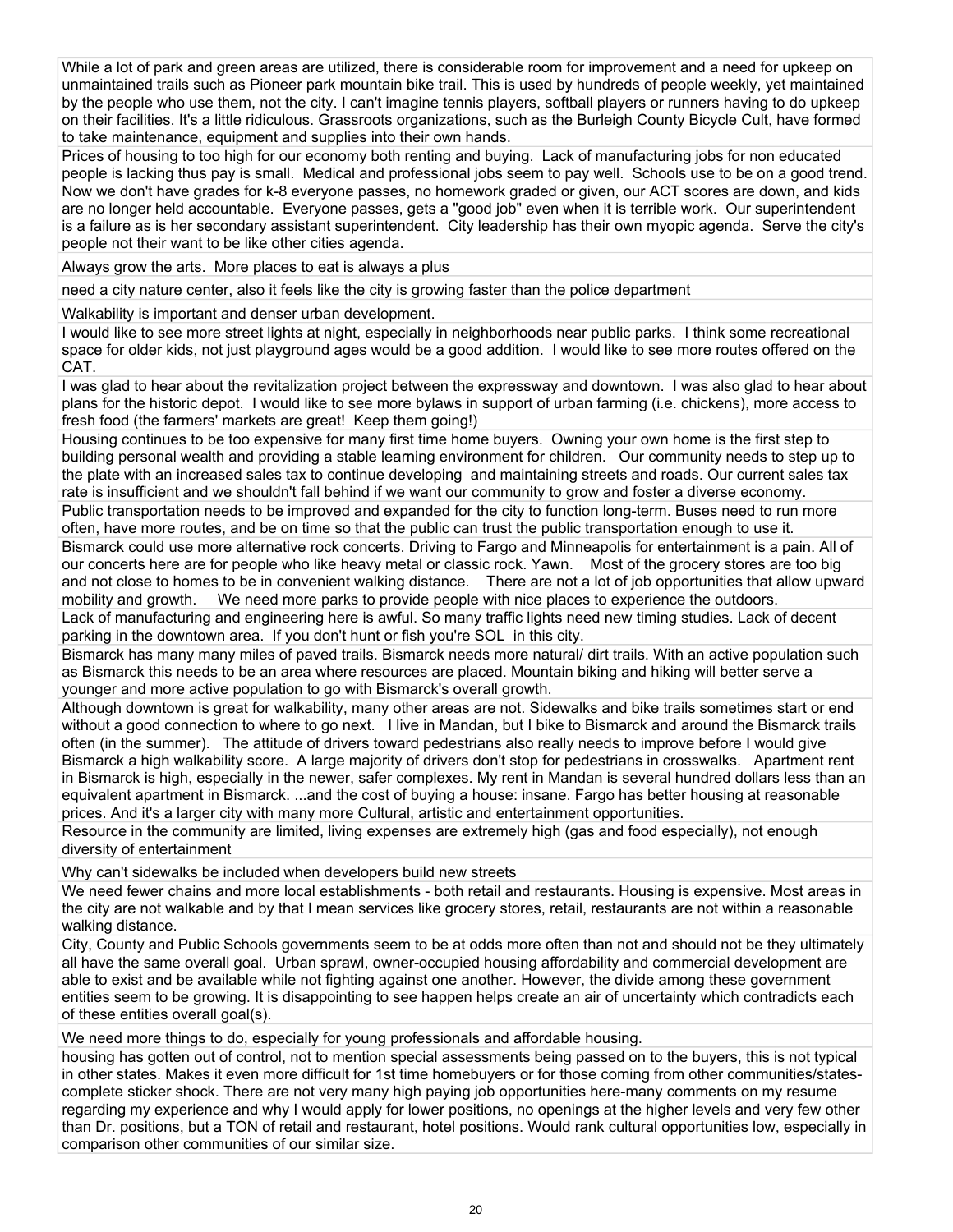The drainage systems are not adequate in many areas of town. After heavy rains or snow melts the streets are severely flooded and people are out fighting the water and later when it subsides shoveling silt.

I appreciate that new businesses are opening in Bismarck, but we are severely lacking retail shops that sell mid-priced business wear and children's clothing. I end up doing most of my shopping online. We do have some amazing restaurant choices here thanks to our local businesses. When I've been in the job market I struggled to find mid-level opportunities that fit my skill set (management, fundraising, event planning) that pay well. It limits my ability to grow in my career as it would be difficult for me to find something better than what I currently have for a job. The city needs to stop doing things "the way we've always done it" and start being strategic about their use of limited resources. Clearing the snow has been a nightmare this year and a lack of planning for a true ND winter, growth of the community and bad equipment is no excuse.

A better selection of entry level housing would help young families. The city has fallen behind on road way improvements on developing areas.

More and better choices of low cost homes (as opposed to mobile home courts and apartments) within core area of the city. The Infill & Redevelopment Plan appears to have common sense options not found in the current building codes to inspire construction in and around downtown and near higher education facilities.

Funding for the arts to be able to share more opportunities.

There's not much to do, especially in winter. Housing prices are absolutely ridiculously overpriced. Its unreasonable and expensive.

While we do have a decent art community, you can never have enough of the arts. Being in music and art during school gave me so many life skills, and not continuing to foster opportunities for it outside of schools is a travesty. Housing prices are absolutely insane. My husband and I make much more than the average couple our age in terms of overall income, and we STILL feel like finding a home here (that isn't in desperate need of updating and repair) for a reasonable price is impossible for us. It's crazy. My parents bought their first home in Fargo for over 5x less in 1990 than it would cost us to buy our first home here. So instead we're throwing money down the drain in a ridiculously overpriced 2 bedroom apartment trying to save for a home we might not be able to afford for another 10 years. And we have seriously considering leaving because of it. If it weren't for our families here in town, we probably would have left already.

Not much lacking in a community of its size, limited internet options though.

As the city has expanded North, the streets and infrastructure has not kept up with the traffic flow. Commute from north to south Bismarck is 20 plus minutes. Main reason we do not shop or eat downtown. Challenging during peak working hours of 7:30-8 am and 4:30-5:30pm.

Traffic flow, especially north to south is a disaster. Slumlords have taken over what were once nice neighborhoods and filled the rentals with very undesirable residents, City government has turned a deaf ear to residents needs. wants and desires and has pretty much flipped the middle finger to them.

We need for variety for families and children. Examples: children's art museum, splash pads in parks, larger parks (similar to Mandan's). Adults - more bar/restaurants. Better entertainment-tends to be too country. More theater. More music with better venue space.

Only note about the public schools: they are plenty safe, but having been in them just a few years ago, I can guarantee that students do not know as much as their scores say they do. There is a desperate need for less standardized testing and a higher focus on students knowing what is important, instead of memorizing info for a good score only to forget it a week later.

The city is not walkable overall, I think we need to develop more wholistic neighborhoods to get there. Public transportation is lacking, I would take the bus but if I have to walk a mile to get to a stop and transfer twice I'm not going to. The Missouri River is a great asset for our community, could we leverage that relationship more?

### Increase in crime is unacceptable

# Bismarck is not pedestrian friendly

Traffic - There are not enough North/South or East/West through streets that are designed to handle the amount of traffic in Bismarck. Walkability - The older part of town is much more walkable than the new part. I love being able to walk to things instead of having to drive. It is also nice for children when there are ample things they can walk to. Healthcare - Bismarck needs to retain both Hospitals and find a way to recruit more quality doctors as it is very difficult to get in to see specialists here.

I feel my husband and myself are very underpaid for our careers. In similar markets, we'd both make several thousand more dollars. Traffic in Bismarck has changed dramatically. Sitting at street lights through 4 and 5 signal times is not acceptable. I also say access to the river because I would love to see a public swimming area on the river that's safe. A bay or something with some aquatic actives or rentals - like Harmon Lake but in Bismarck. The only "public" beach is not a safe place to swim and the beach is not big.

Traffic flow is becoming increasingly congested, and the population base isn't large enough to support good public transportation, especially for the handicapped and elderly.

I have heard poor reviews regarding the public transportation not being reliable, taking too much time, and not a good option for those who need it. I always like seeing new restaurants that are different.

I understand that the police department is under duress. 54 qualified people to fill 6 spots and only 7 apply.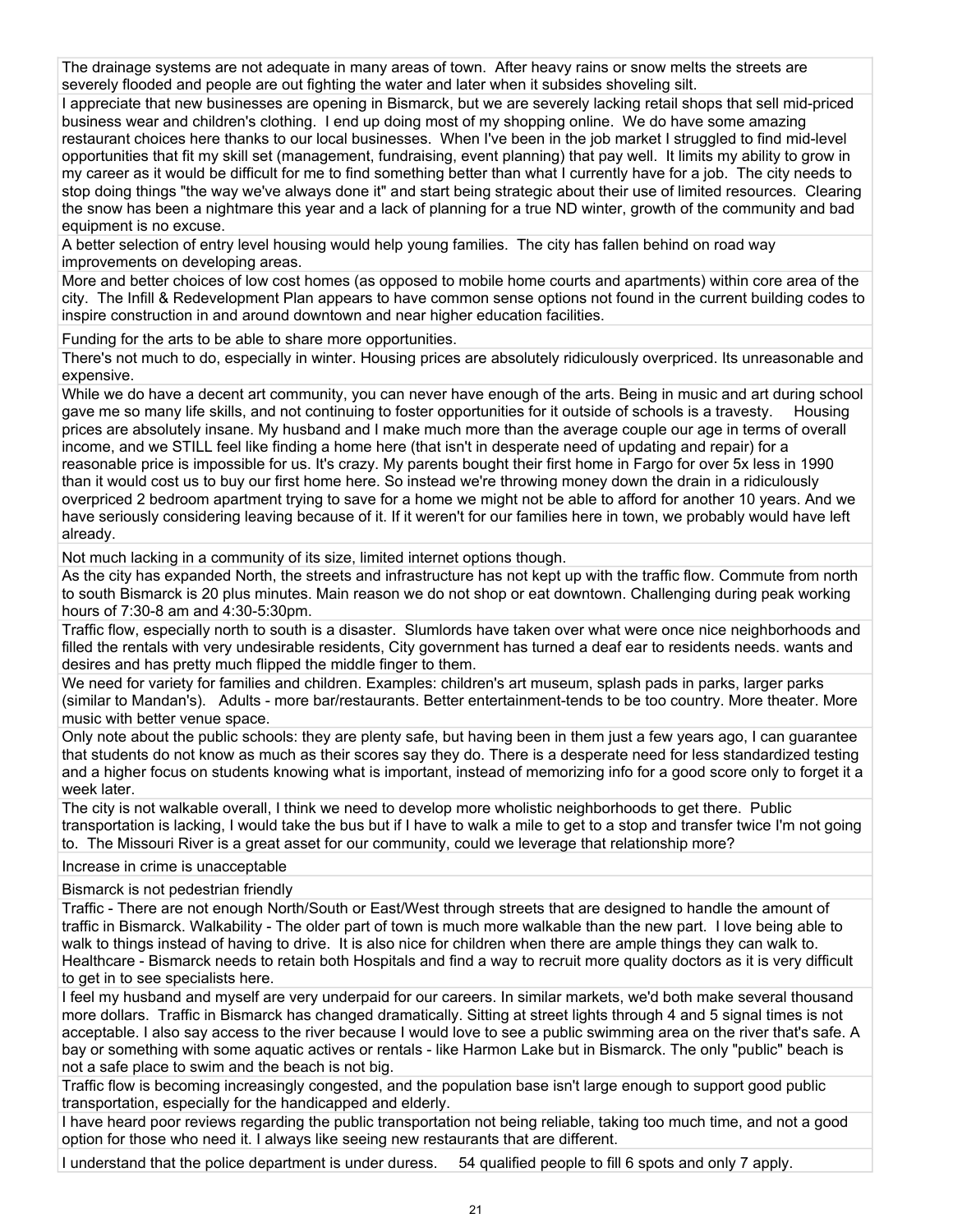Love all the development on the North end!

Public transportation needs to be available for longer hours.

Downtown Affordable Housing (not age restrictive), better public transportation (more bus routes, bike share, etc.)

More Transportation Options like share ride companies or safe ride.

I feel there should be more venues and opportunities for families with children. With the continued growth of our school systems, there are many young families in the Bismarck-Mandan area; however, there are limited cultural, artistic, entertainment, and recreational opportunities for these young families. Thankfully the Gateway to Science Center is expanding, and the Heritage Center provides welcome cultural opportunities, however, there could definitely be more. A Children's Museum and/or more artistic and entertainment opportunities such as a year-round Children's Theater could be a wonderful and needed addition to our community. The market exists with the number of young families in this area; let's provide them with these opportunities.

Health care & traffic: see above; Housing/rental costs overall are excessive, not to mention taxes. The cost of living in Bismarck is higher than many areas/cities. This is particularly true when factoring the fact that a great deal of employment opportunities/current job openings are retail (part-time, no benefits).

I included access to the Missouri River on both lists because while I think this is a great asset to Bismarck, the public access to the river could be better designed/utilized. I would also love to see some more walking/hiking trails in natural areas. The ravines and drainage-ways that run through a lot of neighborhoods would be a great place for this. It would be so fantastic to not have to leave the city in order to connect with nature!

I'm not sure what the city provides in regard to public services, so maybe, we just need some marketing. We live south of Lincoln, which is considered Bismarck and there is a need for walking/bike trails in the area. Housing continues to be high for those with lesser incomes.

While the river is amazing and there's plenty of access, many of our public river bottoms, specifically WMA areas are totally trashed. I just walked down to the sandbars on South Washington by Sibley park. Wow. Broken bottles, burnt mattresses, even an abandon vehicle. It's hard to walk on a sandbar within 5 miles of Bismarck and not see trash. I say steepen the fine for littering. Run a ticketing campaign for a few weeks and word will get out - don't litter our river. I feel there's a housing gap existing for the average income first time homebuyer. It's still hard to find anything under \$200k.

I very much wish I was able to pick schools and artistic opportunities as a first choice for the positive but at this point I can't. I strongly disagree with many of the public school systems policies (absence policy, final testing policies, lack of arts accessiblity) and don't feel as though artistic and culteral opportunities are celebrated and focus on enough in general. While there are more and more interesting restaurants popping up, the current laws about 21+ make it difficult for those with young families to visit these establishments. The cultural shift hasn't happened to make real changes in these areas.

Above listed items are acceptable currently.

I hope the transit services continue to be available, so critical a service for so many. Along with a growing city, a tough on crime approach is needed to keep citizens safe. Rent is still too high for a lot of people. One friend had to move to Fargo to afford rent as there's more competition for renters there.

We need to support our police. That means more than lip service. That means providing them the ability to deal with all drug related crimes in an aggressive nature. The Missouri River is Bismarck differentiating factor to all other communities in the upper Midwest, including Fargo and Grand Forks, and Minot. If we have quality private sector employment most every item will be addressed. The private sector creates wealth, the public sector spends. We need to continue to figure out more primary sector jobs; manufacturing, and other employment that expands our employment opportunities and does not compete with businesses that already have made an investment in the community. As an example all of the bars that have received tax exemptions because of the Renaissance Zone.

Our excellent schools need more money to keep up with enrollment growth Public Works services need to keep their current level of services. Police Station needs northern branch for response time.

The Missouri River is one of the greatest resources the city has, but not much is being done to protect it from development.

Although being safe in Bismarck has never been an issue, things are changing with the oil boom. This is not the Bismarck that I knew years ago. But the public is becoming more aware of the need to lock doors and cars. We are learning the cost of success.

They are lacking, compared to Fargo or other metropolitan areas

You don't need to get bigger to get better. Cut the emphasis on growth, and be happy with what you have. Great place to live, but we could use improvement on the cultural and entertainment types offered here rather than just eating out and bar hopping.

I love Bismarck, but being an adult just out of college with a lot of school loans it is hard to be able to afford a safe place to live where I feel comfortable being alone at night or for long periods of time. While we end up paying over 1,000 a month for rent between that and student loans we have a difficult time saving for a house.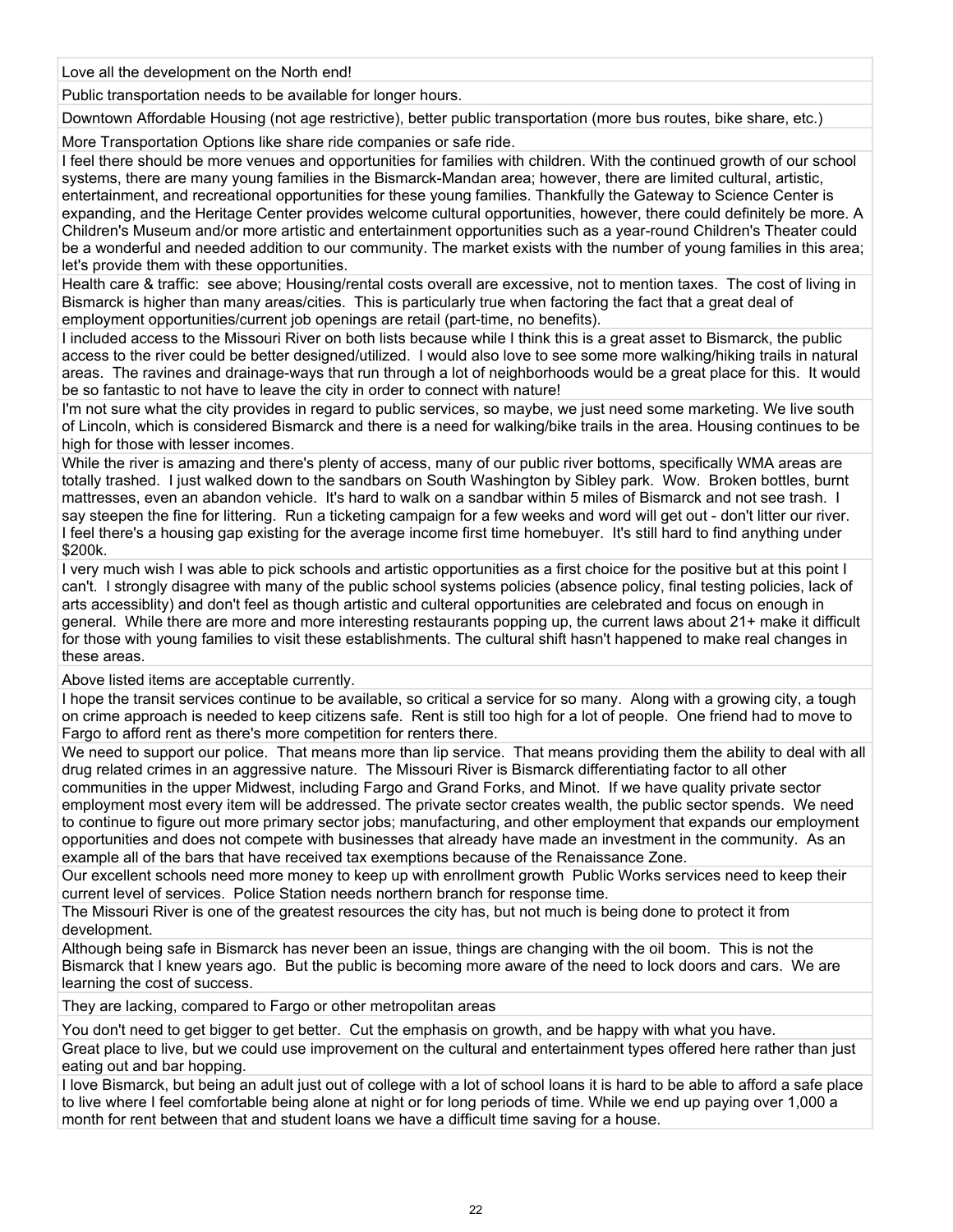The housing prices are incredibly high for the compensation obtained from employment. It is very difficult to afford to rent or own a home in Bismarck, especially with the income levels where they are currently. For a capitol city, there is not a lot of draw for new residents to want to move in, Fargo is a larger community that offers higher wages for pay and rent/home prices that are more affordable. It would be nice to see Bismarck being a leader among progressive cities in North Dakota and not lagging behind, only changing current practices after other cities have pioneered them.

There are few renting or buying options in Bismarck. They fall within if you want to get something affordable, move to Mandan or Lincoln, or owning a \$300,000 home that is half the size of a similarly-priced option a few miles away. Public transportation in the community is pathetic. Unsure if the community is capable of producing a public transportation system that someone would want to use, and would be usable outside traditional working hours.

Various public access to the Missouri River is important. Affordable housing too: getting a start on that down payment of a mortgage just isn't gonna happen unless there are options in that \$250,000 range or lower.

I now need to commute using Washington Street from the YMCA to downtown area. Washington street is an ongoing problem(not enough lanes for traffic flow) for many many years that I have avoided up to now. It needs to be widened especially with the growth the city has seen.

Need more recreational options for kids and more childcare options for after school/non school days for working parents

It's not cheap living in Bismarck. There should be some type of incentive programs to help younger families purchase and improve homes in older, established neighborhoods. Without an influx of young families into these neighborhoods, we will continue to see public schools close or become less desirable. Instead of the public school system pushing the growth of the community to the fringes, they should be focusing on how to encourage reinvestment in the city's core neighborhoods. New schools will always have advantages over older schools. That playing field should be leveled to help control the sprawling community and stretching the resources of municipal government.

To be able to attract residents who do not have family ties or ties to the area in general it is imperative that Bismarck contains high-quality/ high income jobs. With a highly skilled work environment all other areas of the city will directly benefit as well.

I think not having access to the river be connected to the city is a huge miss. I think better city planning would avoid eyesores like the dilapilated trailer parks in the center of the city. Keep crime down with aggressive policing. It is good now, but things can get bad quickly.

Winters are long some years in Bismarck, and it would be wonderful to have more cultural, artistic, and entertainment opportunities to take advantage of, especially when it is cold outside. Low cost/free events presented by local artists/entrepreneurs are fun.

Long term plans for streets need to be looked at. More thru streets is not enough. Hwy 83 should be developed into a free way with overpass and on and off ramps. City planning is getting better but needs to be more concerned with the way of new building and current redevelopment looks (is it pleasing to the eye). For example more landscaping requirement, no tall large or overbearing signs on retail and restaurant, moving forward no new large flashing signage (like on the corner of State Street and Divide) they are eye sores.

We do not have much for public transportation, especially north of Century Avenue. Not always a ton to do...but that is getting better all of the time.

our housing market has gotten unattainably expensive, especially for first time home buyers. Our public transport is quite limited. My sister, for example, is mentally and physically disabled and cannot drive. She's recently been told she may lose access to the Transit, which is her only opportunity to maintain any kind of job or independence.

Because I'm a city person, I miss the diversity of people which creates an exciting dining and retail environment. Good public transportation would make Bismarck a unique stand-out amongst small cities.

Our current city government is out of touch with the average, middle to lower-middle income citizen of Bismarck; we make up the greatest portion of the citizenry. Stop corporate welfare/tax breaks for company's and chasing the desires of rich snobs.

I would appreciate additional cultural and artistic opportunities (especially music). The public goods that could be improved are better care for the trees on the boulevards. I've seen many in need of trimming and it would be tragic if historic districts with mature trees were to lose them. Some of the public parks are better maintained and cared for than others. Bringing them all up to the same level of quality would be good.

Washington Street needs to be widened and it is marked with too many potholes. The reduction of lanes on Main Street made the traffic worse.

Before teaching, I was a social worker, and lack of affordable housing and public transportation that is accessible and easy to navigate were enormous challenges for many of the families that I worked with.

Cost of living in morth dakota has increased dramatically, but wages are not matching that. As a previous resident as MN I can say my decision to stay-at-home is because my wages as a registered nurse are dramatically less, and the cost-benefit ratio of what I get paid compared to what I would need to pay for child care don't match-u. I simply can't afford to work and be away from my family as much as I would be as a nurse who has worked in a hospital setting. Access to quality healthcare is also a concern. It's hard to get appointments, and I often question the expertise and experience of the providers I come into contact with. My family has even had to travel to the Twin Cities for care. I live near Wachter and Washington Ave, and have almost been hit by several cars when trying to walk to the park near the ice arena and wave pool. I do not find Bismarck to be a walkable community.